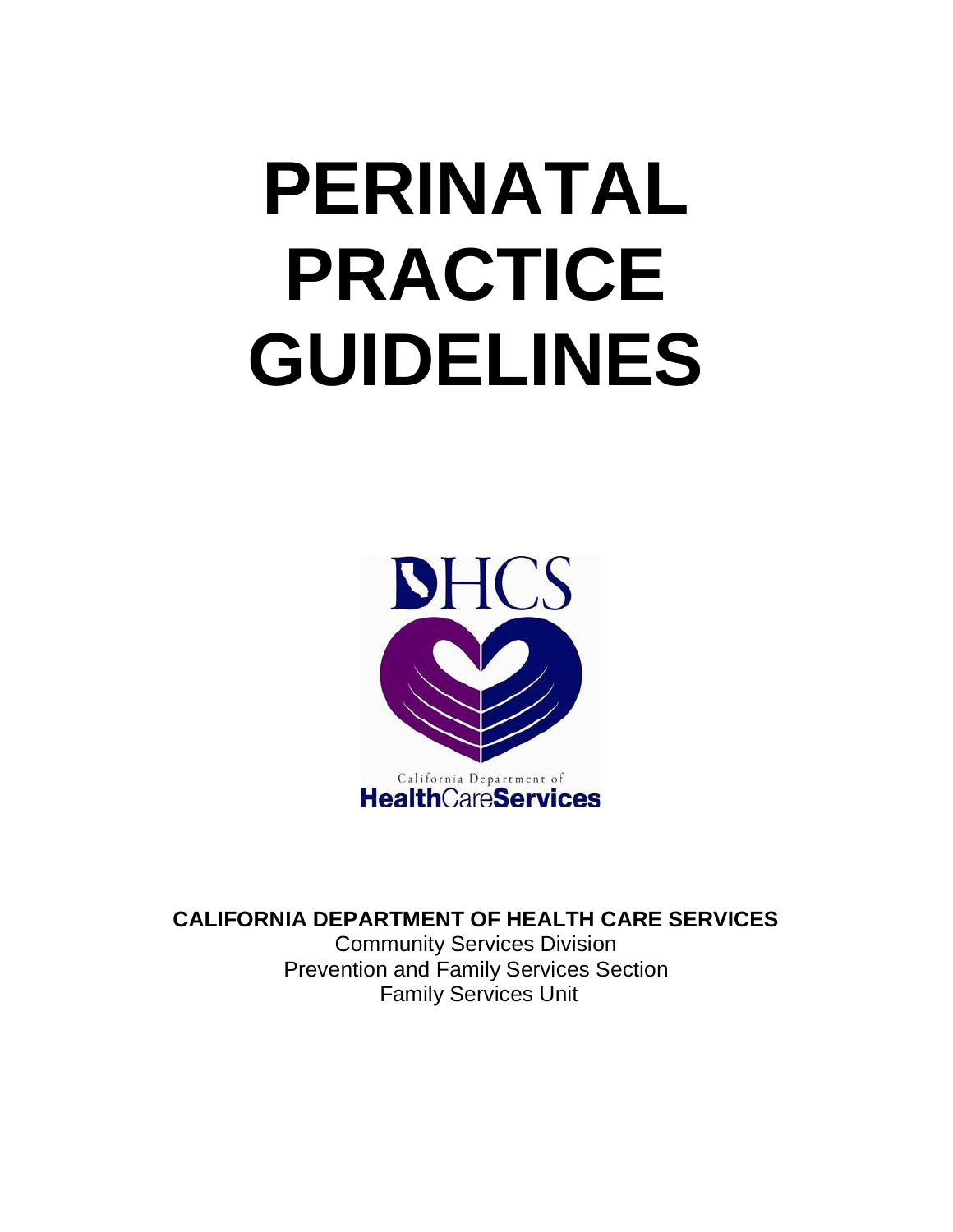# **TABLE OF CONTENTS**

| $\mathbf{1}$ . |                                                           |  |
|----------------|-----------------------------------------------------------|--|
| 2.             |                                                           |  |
| 3.             |                                                           |  |
| 4.             |                                                           |  |
| 5.             |                                                           |  |
| 6.             |                                                           |  |
| 7.             |                                                           |  |
| 8.             |                                                           |  |
| 9.             |                                                           |  |
|                |                                                           |  |
|                |                                                           |  |
|                |                                                           |  |
|                |                                                           |  |
|                |                                                           |  |
|                |                                                           |  |
|                |                                                           |  |
|                |                                                           |  |
|                | SECTION C: BEST PRACTICES FOR SUD TREATMENT PROVIDERS  15 |  |
| $\mathbf 1$ .  |                                                           |  |
| 2.             |                                                           |  |
| 3.             |                                                           |  |
| 4.             |                                                           |  |
| 5 <sub>1</sub> |                                                           |  |
| 6.             |                                                           |  |
| 7.             |                                                           |  |
|                |                                                           |  |
|                |                                                           |  |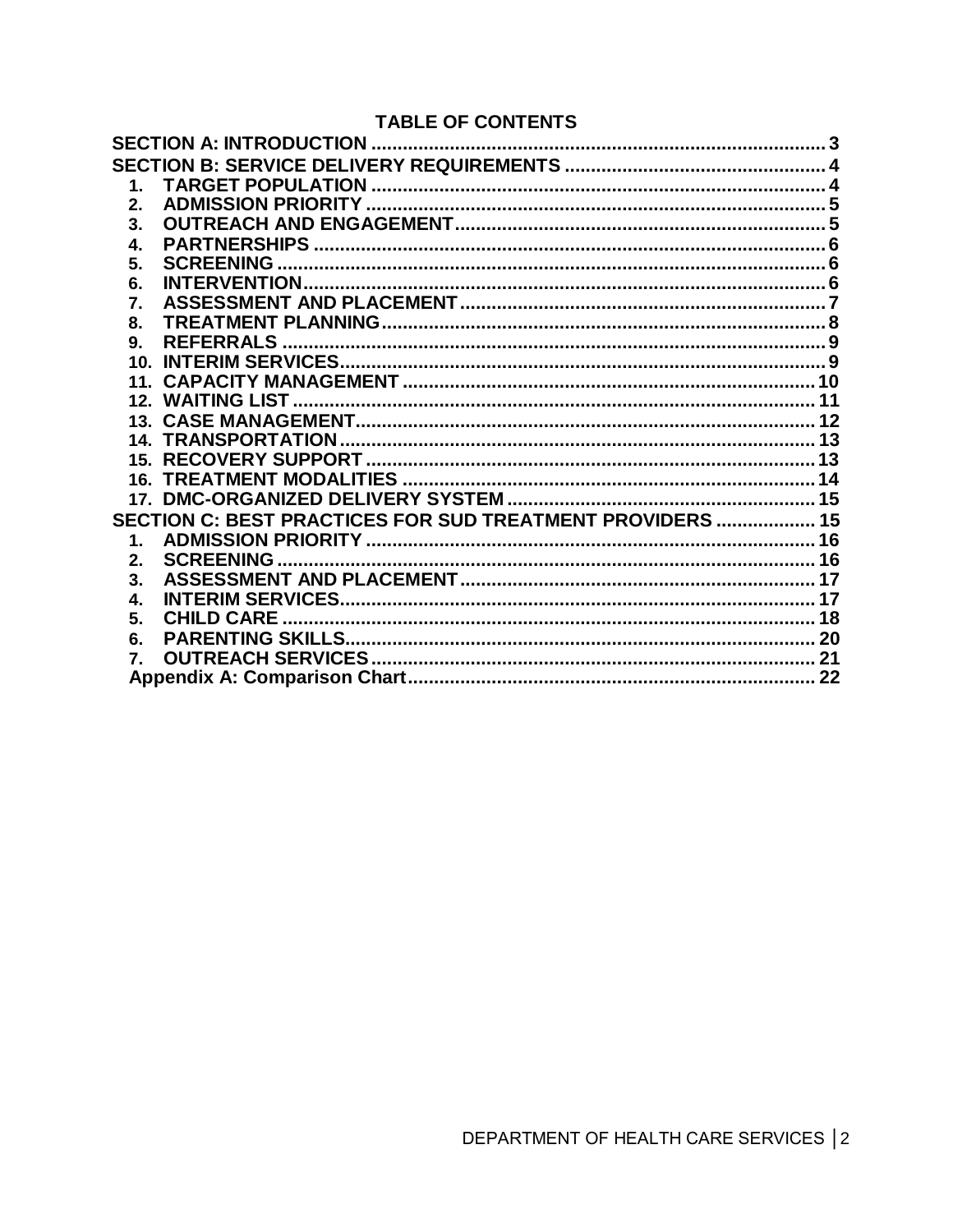# **SECTION A: INTRODUCTION**

The Community Services Division (CSD), within the California Department of Health Care Services (DHCS), is mandated by State and Federal law to update, disseminate, and implement the Perinatal Practice Guidelines (PPG). 1 These guidelines address substance use disorder (SUD) treatment services for women, specifically pregnant and parenting women seeking or referred to SUD treatment.

The purpose of the PPG is to ensure California providers deliver quality SUD treatment services and adhere to state and federal regulations. 2 The PPG provides guidance on perinatal requirements in accordance with Drug Medi-Cal (DMC), 3 and the Substance Abuse Prevention and Treatment Block Grant (SABG) Perinatal Set-Aside from the Substance Abuse and Mental Health Services Administration (SAMHSA). The SABG requires specified funds to be used for perinatal clients, regardless of whether perinatal funds are exchanged for discretionary funds.<sup>4,5</sup> Providers must adhere to the requirements as outlined in the PPG.

The Family Services Unit (FSU) provides quality assurance (QA) and technical assistance (TA) to counties, providers, and members of the public regarding services for pregnant and parenting women with SUDs. TA offered to counties and providers assists them with program development and increases public awareness of the potential impact of SUDs. TA services may include telephone calls, literature, webinars, and/or other program development resources. TA can be requested by submitting a request during the annual county monitoring reviews or by contacting FSU through the following methods:

| Email:   | DHCSPerinatal@dhcs.ca.gov                            |
|----------|------------------------------------------------------|
| Phone:   | $(916)$ 713-8555                                     |
| Webpage: | https://www.dhcs.ca.gov/individuals/Pages/Perinatal- |
|          | Services.aspx                                        |

<sup>1</sup> California Health and Safety Code (HSC) Division 10.5, Part 1, Chapter 2, Alcohol and Drug Affected Mothers and Infants Act

<sup>2</sup> Code of Federal Regulations (C.F.R.), Title 45, Public Welfare, Pt. 96, Subpart L; California Health and Safety Code (HSC) Division 10.5, Part 1, Chapter 2, Alcohol and Drug Affected Mothers and Infants Act

<sup>3 22</sup> CCR § 51341.1

<sup>4</sup> Title 42, U.S.C. Section 300x-22(b)

<sup>5</sup> Department of Health Care Services, Mental Health and Substance Use Disorder Services Information Notice 17-013, Exhibit C. Retrieved from:

[http://www.dhcs.ca.gov/formsandpubs/Documents/MHSUDS%20Information%20Notices/MH](https://www.dhcs.ca.gov/formsandpubs/Documents/MHSUDS%20Information%20Notices/MHSUDS_IN_17-013%20Exhibits/Exhibit_C_Part_1.pdf) SUDS\_IN\_1 7- 013%20Exhibits/Exhibit\_C\_Part\_1.pdf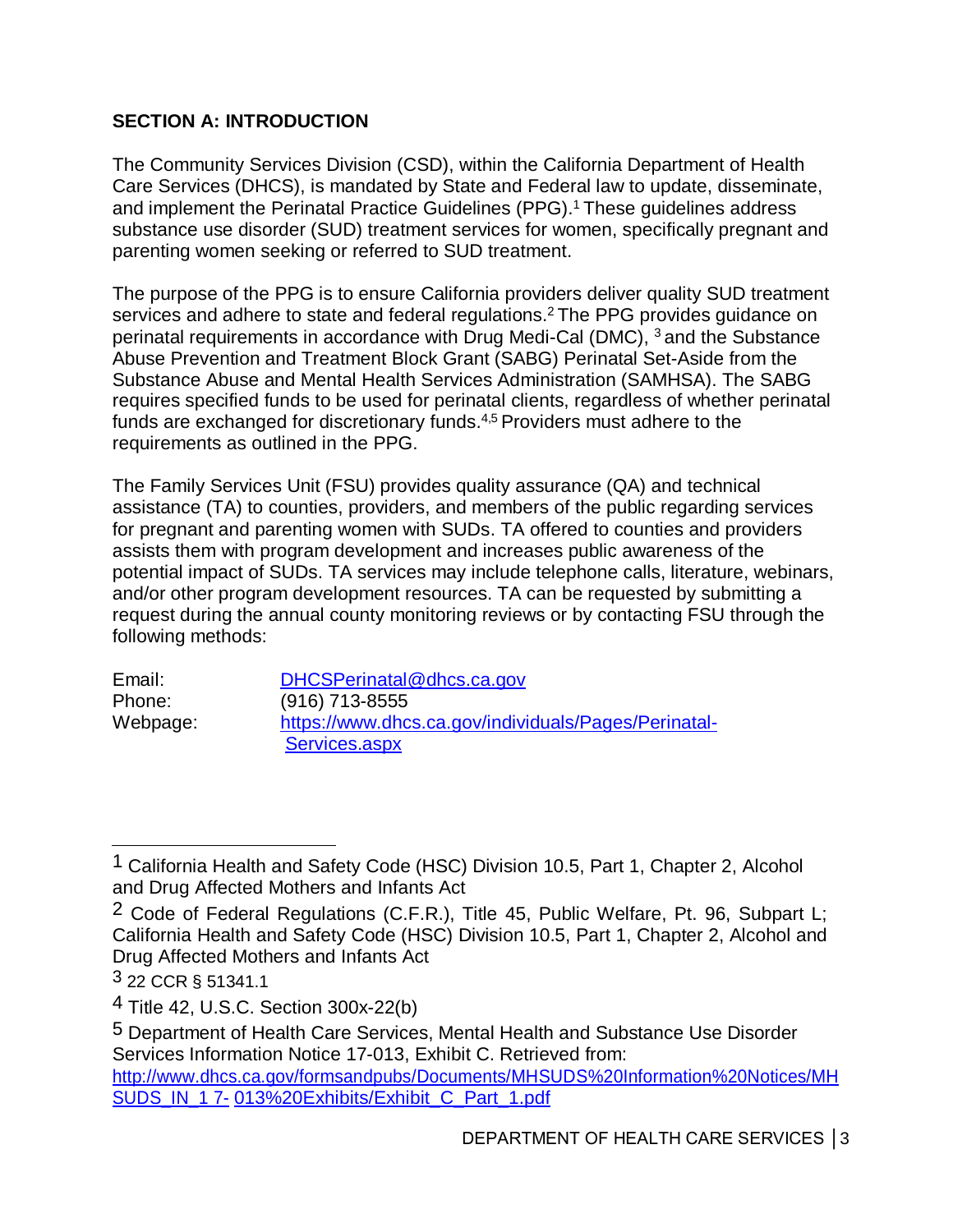#### **SECTION B: SERVICE DELIVERY REQUIREMENTS**

#### **1. TARGET POPULATION**

The target population for the PPG is pregnant and parenting women. Due to the harmful effects of substance use on the fetus, pregnant and parenting women require more urgent treatment services. 6

In accordance with SABG requirements, all SUD treatment providers must treat the family as a unit and admit both women and their children into treatment services, if appropriate. <sup>7</sup> SUD treatment providers must serve the following individuals with a  $SIJD<sup>8,9</sup>$ 

- i. Pregnant women;
- ii. Women with dependent children;
- iii. Women attempting to regain custody of their children;
- iv. Postpartum women and their children; or
- v. Women with substance exposed infants.

Additionally, SUD providers offering services funded by DMC shall address specific treatment and recovery needs of pregnant and parenting women of up to 60 days postpartum. 10,11

NOTE: The target population is hereinafter referred to as pregnant and parenting women, regardless of funding source. All footnotes for Title 22 of the California Code of Regulations apply to providers receiving DMC funds, and footnotes referencing Title 45 of the Code of Federal Regulations apply to providers receiving SABG. Please refer back to this section when determining who the target population is for the different funding sources.

<sup>6</sup> Lester, B. M., Andreozzi, L., & Appiah, L. (2004). Substance use during pregnancy: time for policy to catch up with research. *Harm Reduction Journal*, *1*, 5. Retrieved from: [http://doi.org/10.1186/1477-7517-](https://harmreductionjournal.biomedcentral.com/articles/10.1186/1477-7517-1-5) 1-5

<sup>7 45</sup> C.F.R. § 96.124(e)

 $8$  Ibid.

<sup>9</sup> HSC § 11757.59(a)

<sup>10 22</sup> CCR § 51341.1(c) (3)

<sup>11 22</sup> CCR § 50260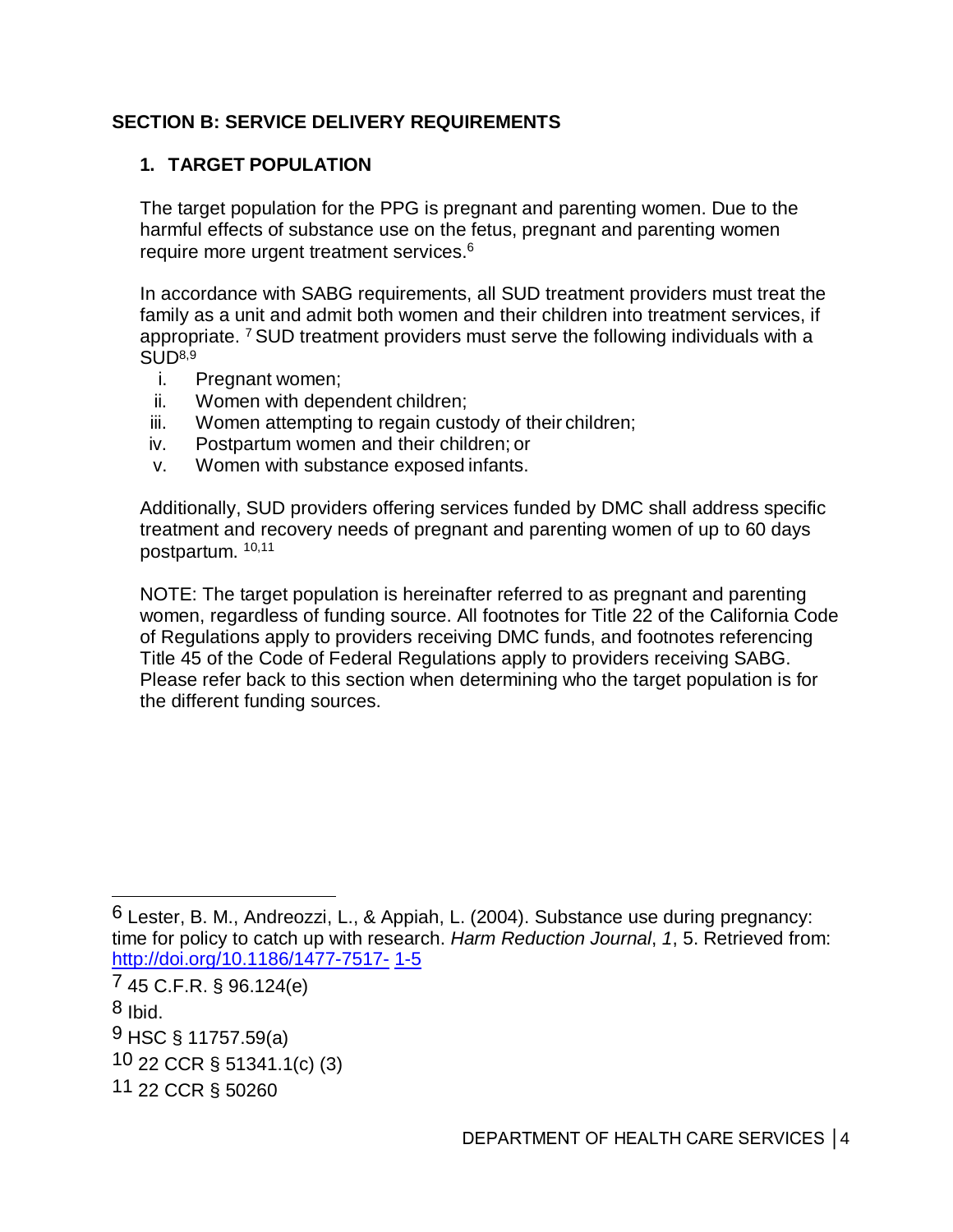# **2. ADMISSION PRIORITY**

Among women with a SUD, pregnant women require more urgent treatment services due to the harmful effects of substance use on the fetus.<sup>12</sup>

SUD providers serving pregnant and parenting women shall provide preference to pregnant women.13 Specifically, priority must be given to pregnant women who are seeking or referred to treatment in the following order: <sup>14</sup>

- i. Pregnant injecting drug users;
- ii. Pregnant substance users;
- iii. Injection drug users; and
- iv. All others.

For more information on admission priority, please refer to Section D(1) for best practices.

#### **3. OUTREACH AND ENGAGEMENT**

Effective outreach engages individuals in need of treatment services, making it more likely they will attend treatment, participate in activities, complete the treatment, and participate in recovery support services. Pregnant and parenting women with a SUD are at risk for potential harmful effects to both mother and child.<sup>15</sup> Outreach efforts are especially crucial in educating pregnant and parenting women on the harmful effects of drug use and the services available.

SUD treatment providers that serve pregnant and parenting women using injection drugs must use the following research-based outreach efforts: 16

- i. Select, train, and supervise outreach workers;
- ii. Contact, communicate, and follow-up with high risk individuals with SUDs, their associates, and neighborhood residents, within the Federal and State confidentiality requirements;
- iii. Promote awareness among women using injection drugs about the relationship between injection drug use and communicable diseases, such as Human Immunodeficiency Virus (HIV), Hepatitis B, Hepatitis C, and Tuberculosis (TB);
- iv. Recommend steps to ensure that HIV transmission does not occur;and
- v. Encourage entry into treatment.

<sup>12</sup> Forray, A. (2016). Substance use during pregnancy. *F1000Research*, *5*, F1000 Faculty Rev–887. Retrieved from: [http://doi.org/10.12688/f1000research.7645.1](https://f1000research.com/articles/5-887/v1)

<sup>13 45</sup> C.F.R. § 96.131(a)

<sup>14</sup> Ibid.

<sup>15</sup> Forray, A. (2016). Substance use during pregnancy. *F1000Research*, *5*, F1000 Faculty Rev–887. Retrieved from: [http://doi.org/10.12688/f1000research.7645.1](https://f1000research.com/articles/5-887/v1) 16 45 C.F.R. § 96.126(e)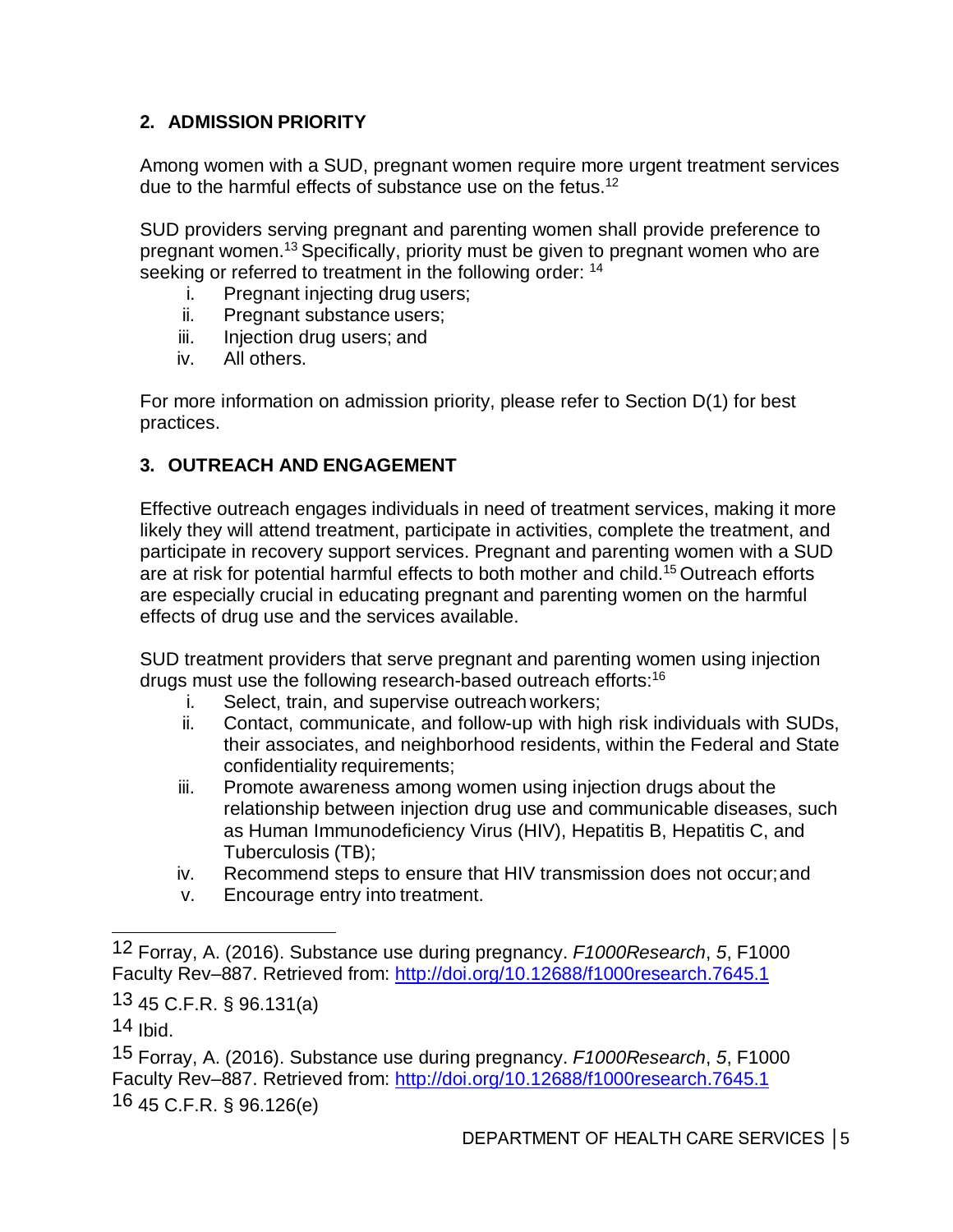# **4. PARTNERSHIPS**

Effective communication between providers is essential to delivering quality care to pregnant and parenting women.

SUD providers shall coordinate treatment services with other appropriate services, including health, criminal justice, social, educational, and vocational rehabilitation<sup>17</sup> as well as additional services that are medically necessary to prevent risk to a fetus, infant, or mother.<sup>18</sup> Providers shall also provide or arrange for transportation to ensure access to treatment.<sup>19, 20</sup>

# **5. SCREENING**

To effectively minimize the risk of fetal exposure to drugs or alcohol, screening women is essential. 21

Providers are required to implement infection control procedures designed to prevent the transmission of tuberculosis. 22 In doing so, providers must screen pregnant and parenting women and identify those at high risk of becoming  $intercepted$ <sup>23, 24</sup>

For more information about health screening, please refer to Section D(3) for best practices.

#### **6. INTERVENTION**

Intervention services are designed to motivate and encourage individuals with a SUD to seek and/or remain in treatment. Pregnant and parenting women with a SUD are at risk for harmful effects to both mother and child.<sup>25</sup>

<sup>17 45</sup> CFR §96.132(c)

<sup>18 22</sup> CCR § 51341.1(c)(4)(B)

<sup>19 45</sup> CFR 96.124(e)(5)

<sup>20 22</sup> CCR § 51341.1(c)(4)(B)

<sup>21</sup> SAMHSA. Center for Substance Abuse Treatment. Substance Abuse Treatment: Addressing the Specific Needs of Women. Rockville (MD) (2009). (Treatment Improvement Protocol (TIP) Series, No. 51.) Chapter 4: Screening and Assessment. Retrieved from: <https://www.ncbi.nlm.nih.gov/books/NBK83253/>

<sup>22 45</sup> C.F.R. § 96.127(a)(3)

<sup>23 45</sup> C.F.R. § 96.127(a)(3)(i)

<sup>24 45</sup> C.F.R. § 96.127(a)(3)(ii)

<sup>25</sup> Forray, A. (2016). Substance use during pregnancy. *F1000Research*, *5*, F1000 Faculty Rev–887. Retrieved from: [http://doi.org/10.12688/f1000research.7645.1](https://f1000research.com/articles/5-887/v1)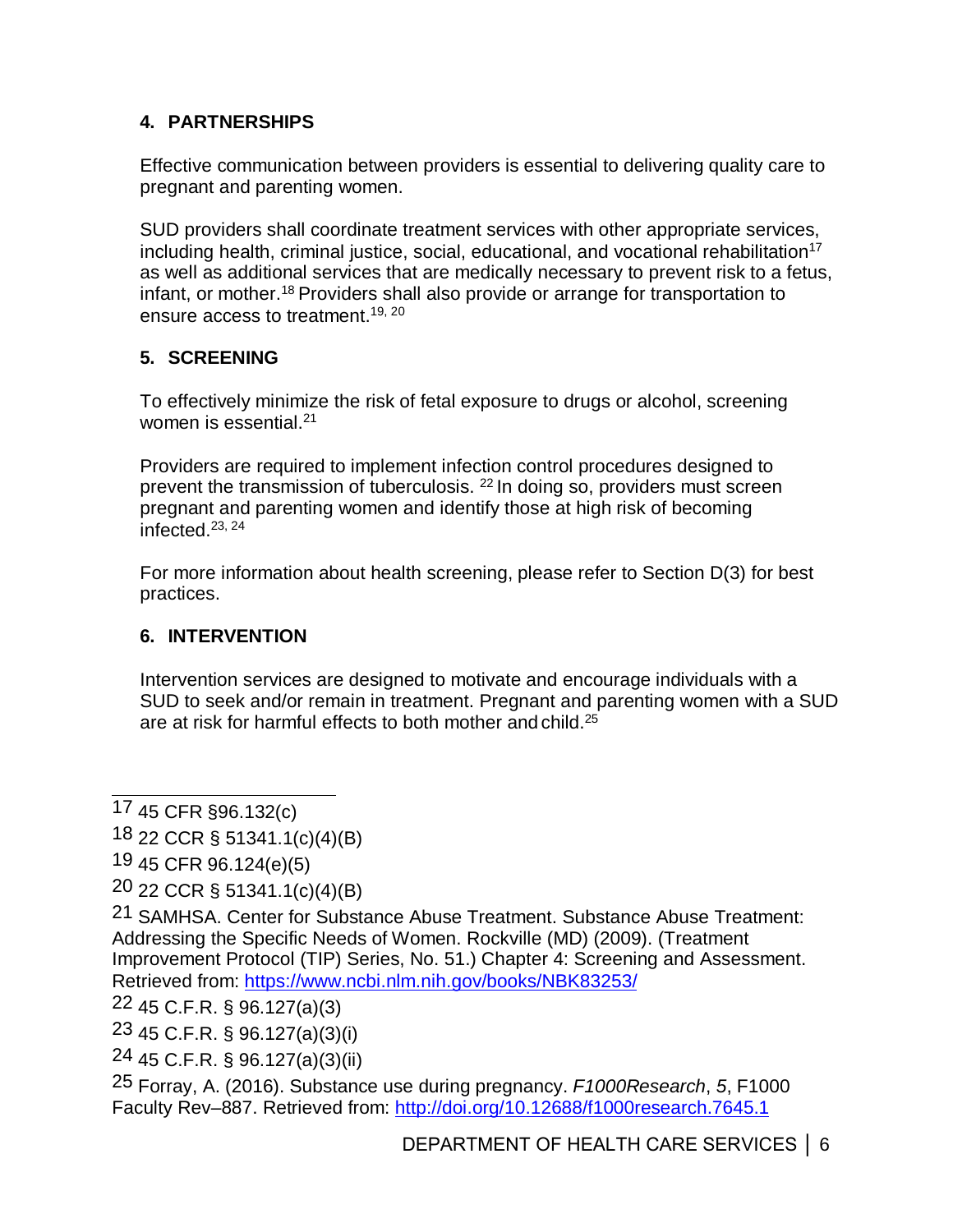Women have a unique set of needs that are often not addressed in co-ed settings. SUD treatment providers must provide or arrange for gender-specific treatment and other therapeutic interventions for pregnant and parenting women, such as issues of relationships, sexual and physical abuse, and parenting.<sup>26</sup> Child care services must be provided while the women are receiving gender-specific treatment services.<sup>27</sup> SUD treatment providers must also provide or arrange for therapeutic interventions for the children of the women receiving SUD treatment services to address the child's needs. $28$ 

# **7. ASSESSMENT AND PLACEMENT**

It is essential for SUD providers to perform initial and ongoing assessments to ensure pregnant and parenting women are placed in the level of care that meets their needs. 29

SUD providers delivering perinatal residential services should attempt to obtain physical examinations for beneficiaries prior to or during admission.<sup>30</sup> In addition, providers must obtain medical documentation that substantiates the woman's pregnancy. 31

Physical examination requirements are as follows:<sup>32</sup>

- i.The physician shall review the beneficiary's most recent physical examination within 30 days of admission to treatment. The physical examination should be within a 12-month period prior to admission date.
- ii.Alternatively, the physician, a registered nurse, or a physician's assistant may perform a physical examination for the beneficiary within 30 calendar days of admission.
- iii.If neither requirements stated in (i) or (ii) are met, the provider shall document the goal of obtaining a physical examination in the beneficiary's initial or updated treatment plan, until the goal has been met.

All SUD providers shall document treatment services, activities, sessions, and assessments.33

27 Ibid.

28 45 C.F.R. § 96.124(e)(4)

29 SAMHSA. Center for Substance Abuse Treatment. Substance Abuse Treatment: Addressing the Specific Needs of Women. Rockville (MD) (2009). (Treatment Improvement Protocol (TIP) Series, No. 51.) Chapter 5: Treatment Engagement, Placement, and Planning. Retrieved from <https://www.ncbi.nlm.nih.gov/books/NBK83238/>

30 22 CCR § 51341.1(h)(1)(A)(iv)

31 22 CCR § 51341.1(g)(1)(A)(iii)

32 22 CCR § 51341.1(h)(1)(A)(iv)

33 22 CCR § 51341.1(g)(1)(B)

<sup>26 45</sup> C.F.R. § 96.124(e)(3)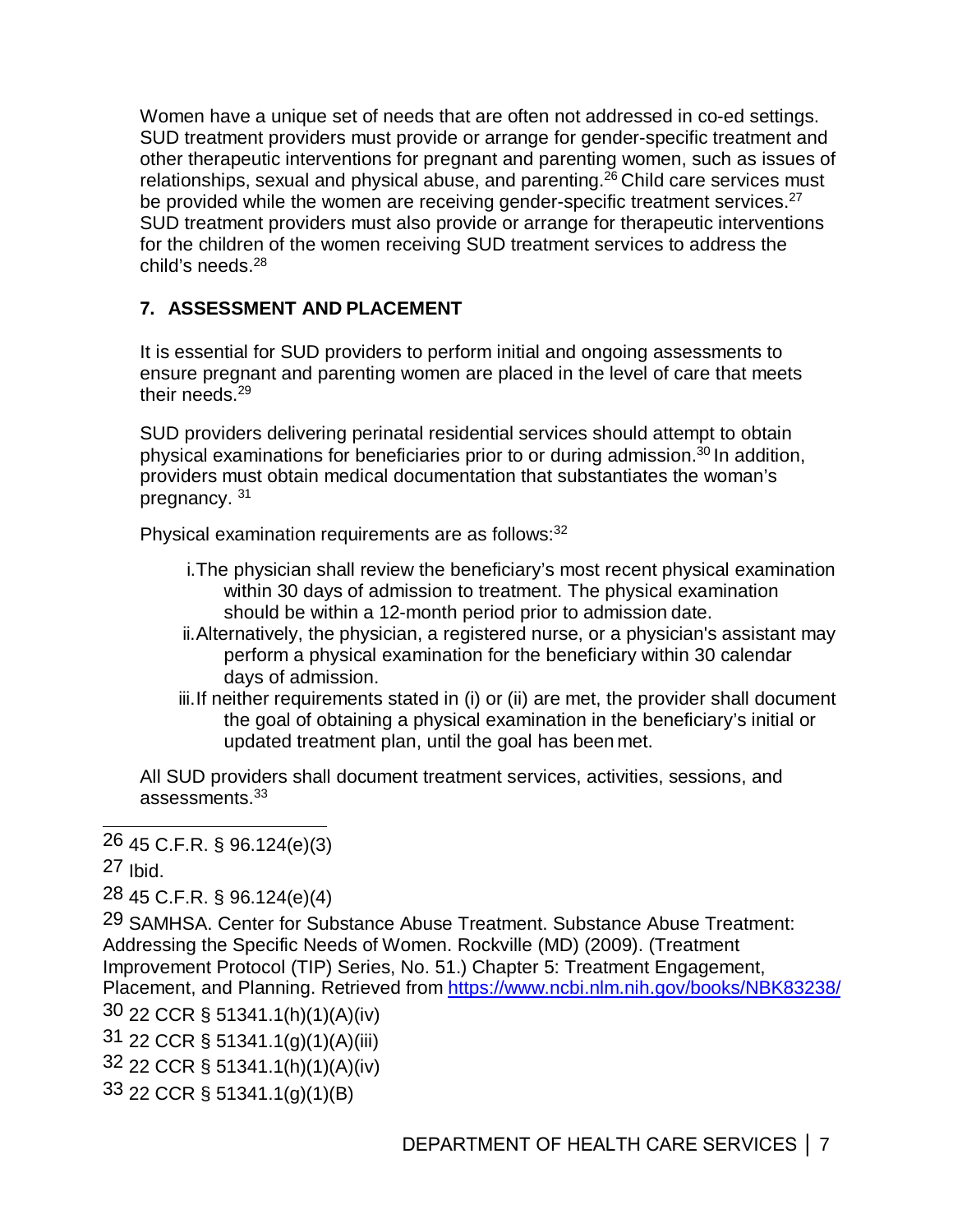In addition, the provider shall complete a personal, medical, and substance use history within 30 calendar days of admission to treatment.<sup>34</sup>

Pregnant women who are dependent on opioids and have a documented history of addiction to opioids, may be admitted to maintenance treatment without documentation of a 2-year addiction history or two prior treatment failures.<sup>35</sup>

Physicians shall reevaluate the pregnant woman no later than 60 days postpartum to determine whether continued maintenance treatment is appropriate.<sup>36</sup>

For more information on assessment and placement, please refer to Section D(2) for best practices.

#### **8. TREATMENT PLANNING**

It is important to develop an individual treatment plan for each pregnant and parenting woman with a SUD. This helps to ensure that pregnant and parenting women are receiving the most effective care for their SUD.

Individual treatment planning shall be provided to pregnant and parenting women. 37 The provider shall prepare an individualized treatment plan based on the information obtained at intake and assessment. 38 SUD treatment providers shall make an effort to engage all beneficiaries, including pregnant and parenting women, to meaningfully participate in the preparation of the initial and updated treatment plans. 39

In addition, providers offering perinatal services shall address treatment issues specific to the pregnant and parenting women.<sup>40</sup> Perinatal-specific services shall include the following:41

- i. Mother/child habilitative and rehabilitative services, such as parenting skills and training in child development;
- ii. Access to services, such as arrangement for transportation;
- iii. Education to reduce harmful effects of alcohol and drugs on the mother and fetus or the mother and infant; and
- iv. Coordination of ancillary services, such as medical/dental, education, social services, and community services.

<sup>34 22</sup> CCR § 51341.1(h)(1)(A)(iii)

<sup>35 9</sup> CCR § 10270(d)(6)

 $37$  22 CCR 51341.1(h)(2)(A)

<sup>38 22</sup> CCR 51341.1(h)(2)(A)

<sup>39 22</sup> CCR § 51341.1(h)(2)(A)

<sup>40 22</sup> CCR 51341.1(c)(3)

<sup>41 22</sup> CCR 51341.1(c)(4)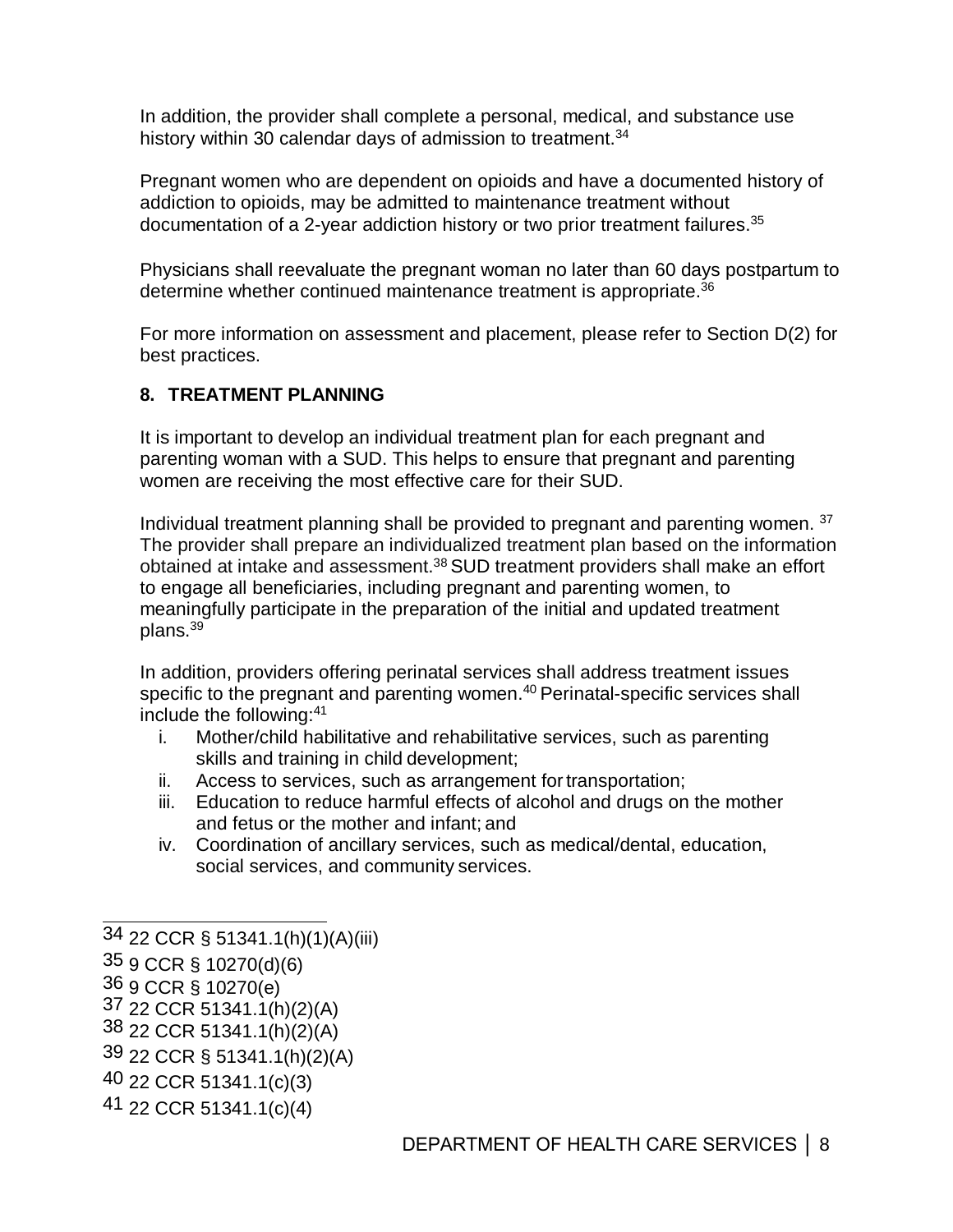### **9. REFERRALS**

It is important to consistently provide pregnant and parenting women with the necessary and appropriate SUD treatment services. In the instance that a SUD treatment provider does not have the capacity or availability to provide the essential treatment services, arrangements should be made to ensure a woman receives the necessary treatment services. 42

When a SUD treatment provider has insufficient capacity to provide treatment services to a pregnant and/or parenting woman, the provider must provide a referral. 43

Providers shall establish, maintain, and update individual patient records for pregnant and parenting women, which shall include referrals. 44

If no treatment facility has the capacity to provide treatment services, the provider will make available or arrange for interim services within 48 hours of the request, including a referral for prenatal care. $45$  Refer to the following sections for more information:

- i. Section C(7), Interim Services;
- ii. Section C(8), Capacity Management; and
- iii. Section C(9), Waiting List

#### **10. INTERIM SERVICES**

SUD treatment providers will make interim services available for pregnant and parenting women awaiting admission into treatment. 46 The purpose of providing interim services is to reduce the adverse health effects of substance use, promote the health of the woman, and reduce the risk of disease transmission.<sup>47</sup>

If a SUD treatment provider has insufficient capacity to provide treatment services to pregnant and parenting women using drugs intravenously, and a referral to treatment has been made, the provider must:

<https://www.ncbi.nlm.nih.gov/books/NBK83238/>

<sup>42</sup> SAMHSA. Center for Substance Abuse Treatment. Substance Abuse Treatment: Addressing the Specific Needs of Women. Rockville (MD) (2009). (Treatment Improvement Protocol (TIP) Series, No. 51.) Chapter 5: Treatment Engagement, Placement, and Planning. Retrieved from:

<sup>43 45</sup> C.F.R. § 96.131(d)(1)

<sup>44 22</sup> CCR § 51341.1(g)(1)(B)

<sup>45 45</sup> C.F.R. § 96.131(d)(2)

<sup>46</sup> Ibid.

<sup>47 45</sup> C.F.R. §96.121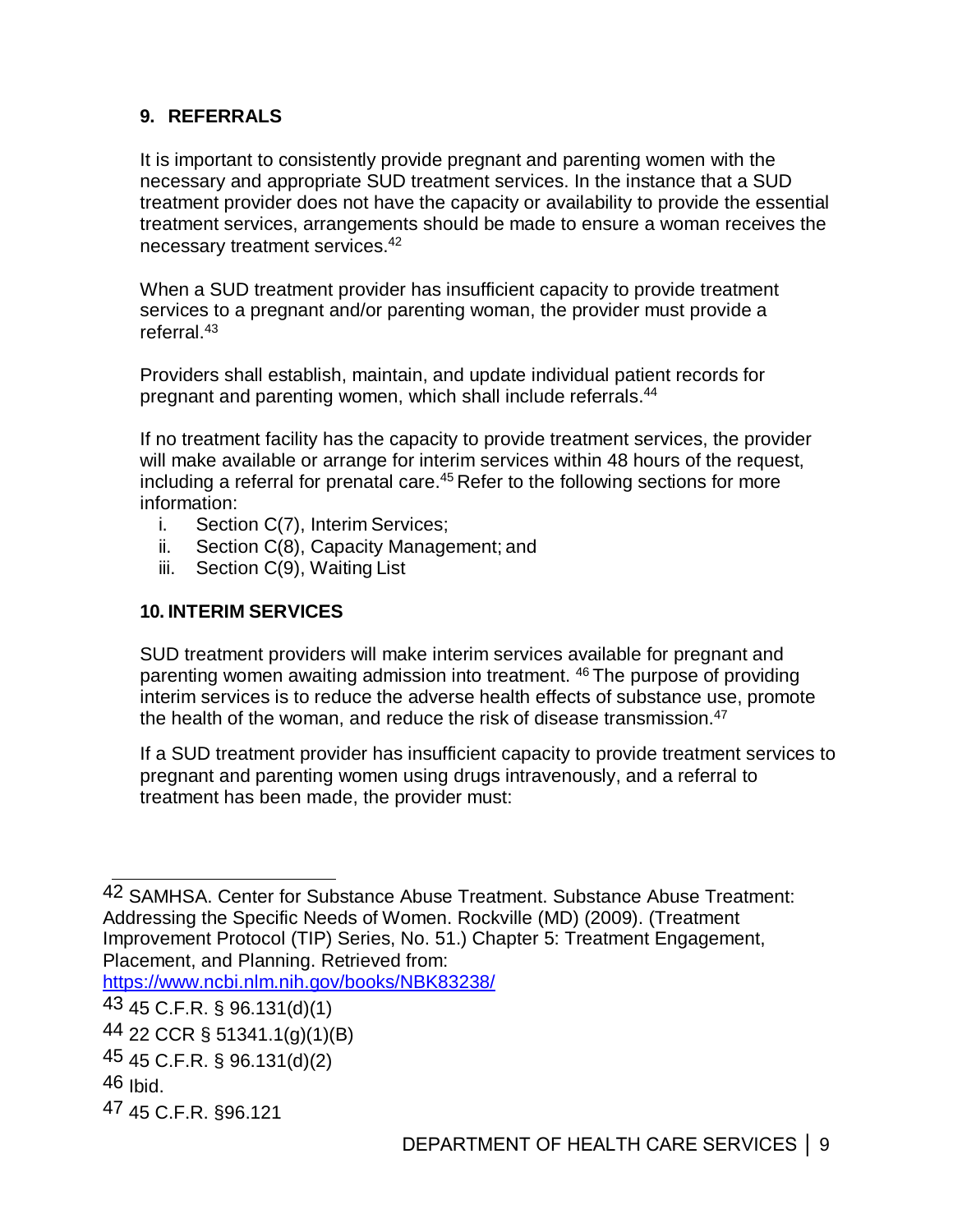- i. Admit the woman no later than 14 days of the request;<sup>48</sup>or
- ii. Admit the woman no later than 120 days of the request and provide interim services no later than 48 hours after the request. 49
- iii. At a minimum, interim services include the following: $50$ 
	- a. Counseling and education about the risks and prevention of transmission of HIV and TB;
	- b. Counseling and education about the risks ofneedle-sharing;
	- c. Counseling and education about the risks of transmission to sexual partners and infants;
	- d. Referral for HIV or TBservices;
	- e. Counseling on the effects of alcohol and drug use on the fetus;and
	- f. Referral for prenatal care.

For more information on interim services, please refer to Section D(4) for best practices.

#### **11. CAPACITY MANAGEMENT**

Capacity management systems track and manage the flow of clients with SUDs entering treatment. These systems serve to ensure timely placement into the appropriate level of care. <sup>51</sup>

When a SUD treatment provider cannot admit a pregnant and parenting woman because of insufficient capacity, the provider will provide or arrange for interim services within 48 hours of the request, including a referral for prenatal care.<sup>52</sup>

Refer to the following for more information:

- i. Section C(6), Referrals;
- ii. Section C(7), Interim Services; and
- iii. Section C(9), Waiting List

In addition, the provider must refer the woman to DHCS through its capacity management program. 53

52 45 C.F.R. § 96.131(d)(2)

53 45 C.F.R. § 96.131(c)

<sup>48 45</sup> C.F.R. § 96.126(b)(1)

<sup>49 45</sup> C.F.R. § 96.126(b)(2)

<sup>50 45</sup> C.F.R. § 96.121 (Interim Services or Interim Substance Abuse Services)

<sup>51</sup> SAMHSA. Capacity Management for Substance Abuse (2009). Retrieved from: [http://www.narbha.org/includes/media/docs/Capacity-Management-for-](http://www.narbha.org/includes/media/docs/Capacity-Management-for-Substance-Abuse-Treatment-Systems.pdf)[Substance-Abuse-Treatment-](http://www.narbha.org/includes/media/docs/Capacity-Management-for-Substance-Abuse-Treatment-Systems.pdf) Systems.pdf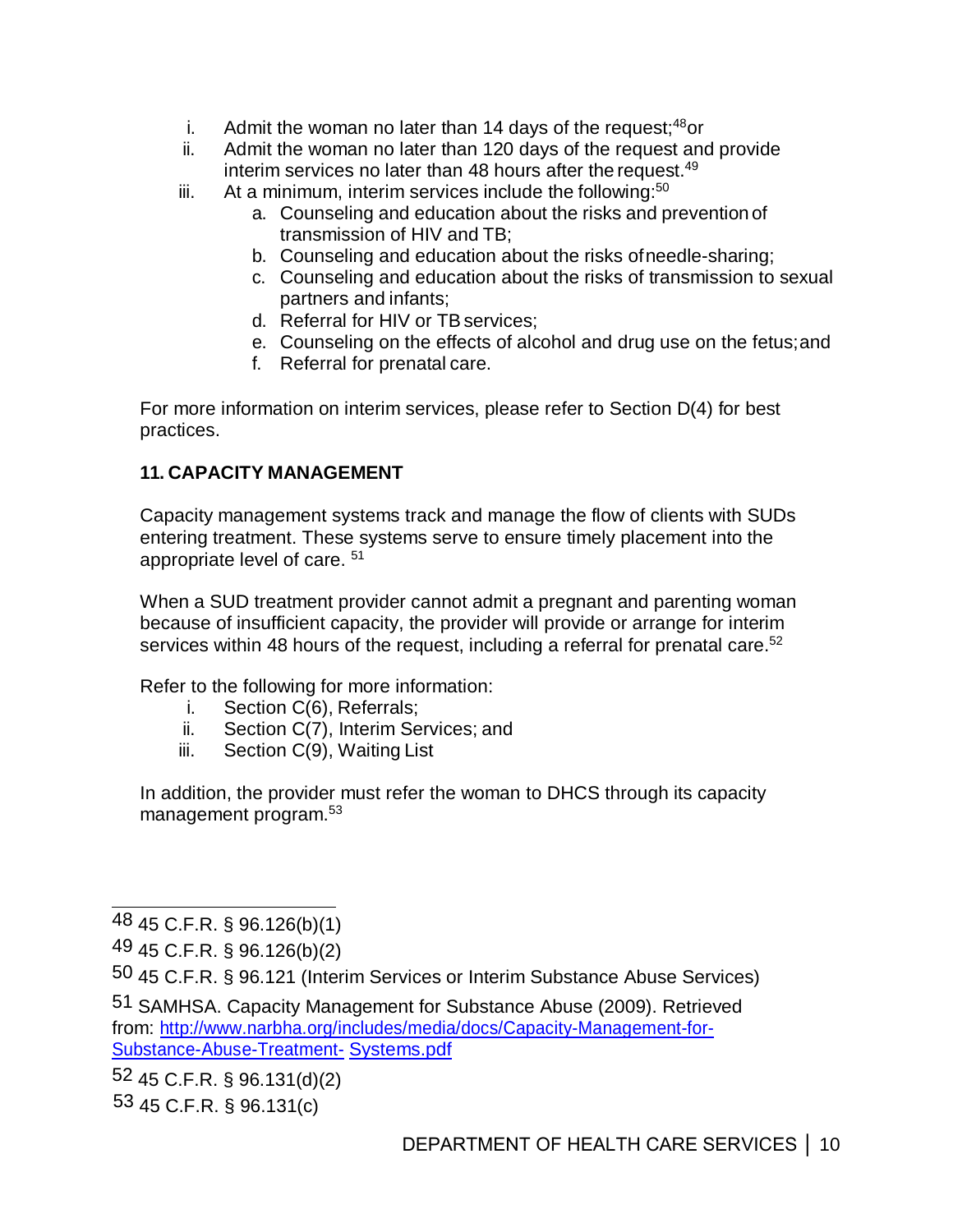- i. When a SUD treatment provider serving intravenous substance users reaches or exceeds 90 percent of its treatment capacity, the provider must report this information to the Drug and Alcohol Treatment Access Report (DATAR) on a monthly basis. <sup>54</sup> The DATAR system is DHCS's capacity management program used to collect data on SUD treatment capacity and waiting lists. 55
- ii. A provider and/or county must also notify DHCS upon reaching or exceeding 90 percent of its treatment capacity within seven days.<sup>56</sup>
	- a. Providers and/or counties must notify DHCS by emailing [DHCSPerinatal@dhcs.ca.gov.](Mailto: DHCSPerinatal@dhcs.ca.gov)
	- b. The subject line in the email must read "Capacity Management."

# **12. WAITING LIST**

Long waiting periods and delayed services often serve as a barrier for substance users seeking treatment. <sup>57</sup> To ensure pregnant and parenting women receive timely treatment, it is important to maintain an effective waitlist process.

SUD treatment providers must establish, maintain, and submit waiting list information to DATAR upon reaching its capacity. 58 The waiting list must include a unique patient identifier for each injection substance user seeking treatment and include those receiving interim services while awaiting admission into treatment. 59 In addition, SUD treatment providers must do the following:

- i. Ensure injection drug users are placed in comprehensive treatmentwithin 14 days. $60<sub>1</sub>$ 
	- a. If any individual cannot be placed in comprehensive treatment within 14 days, then the provider must admit the woman no later than 120 days and provide interim services no later than 48 hours after the request. 61
	- b. Refer to Section C(7), Interim Services for moreinformation.

55 Ibid.

56 45 C.F.R. § 96.126(a)

59 45 C.F.R. § 96.126(c)

60 45 C.F.R. § 96.126(d)

61 45 C.F.R. § 96.126(b)(2)

<sup>54</sup> Drug and Alcohol Treatment Access Report Web User Manual, DHCS (2014). Retrieved from: [http://www.dhcs.ca.gov/provgovpart/Documents/DATARWeb\\_Manual\\_04-](https://www.dhcs.ca.gov/provgovpart/Documents/DATARWeb_Manual_04-15-2014.pdf) [15-2014.pdf](https://www.dhcs.ca.gov/provgovpart/Documents/DATARWeb_Manual_04-15-2014.pdf)

<sup>57</sup> Redko, C., Rapp, R. C., & Carlson, R. G. (2006). Waiting Time as a Barrier to Treatment Entry: Perceptions of Substance Users. *Journal of Drug Issues*, *36*(4), 831– 852. Retrieved from: <https://www.ncbi.nlm.nih.gov/pmc/articles/PMC2396562/>

<sup>58 45</sup> C.F.R. § 96.126(d)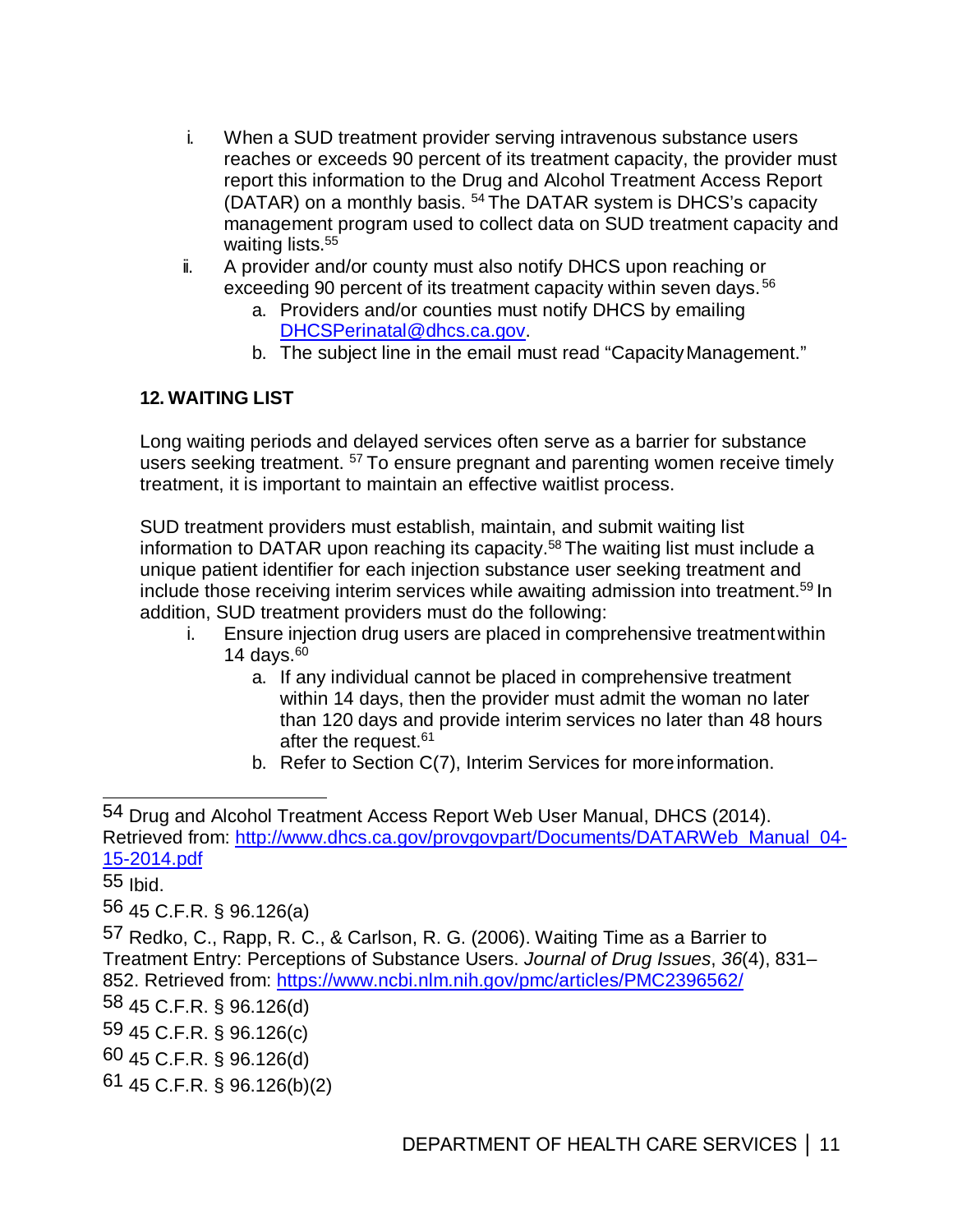- ii. A woman may be removed from the waiting list and not provided treatment within the 120 days if she cannot be located or refuses treatment.<sup>62</sup> If a woman requests treatment at a later date and space is not available, refer to the following sections for more information:
	- a. Section C(6), Referrals;
	- b. Section C(7), Interim Services; and
	- c. Section C(8), Capacity Management.
- iii. SUD treatment providers must develop a tool to maintain contact with the women waiting for admission to treatment.<sup>63</sup>
- iv. As space becomes available, SUD treatment providers will match clients in need of treatment with a SUD treatment provider that provides the appropriate treatment services within a reasonable geographicarea.<sup>64</sup>

#### **13. CASE MANAGEMENT**

Case management allows for efficient use of resources, skills, and services across systems.<sup>65</sup> Case management services are provided by a single point of contact who arranges, coordinates, and monitors the services to meet the needs of pregnant and parenting women and their families. Furthermore, case management offers cultural sensitivity and advocacy for each client.<sup>66</sup>

SUD treatment providers must provide or arrange for case management to ensure that pregnant and parenting women, and their children, have access to the following services:<sup>67</sup>

- i. Primary medical care, including prenatal care;
- ii. Primary pediatric care, including immunizations;
- iii. Gender-specific treatment; and
- iv. Therapeutic interventions for children to address developmental needs, sexual and psychological abuse, and neglect.

65 SAMHSA. Center for Substance Abuse Treatment. Comprehensive Case Management for Substance Abuse Treatment. Rockville (MD) (1998). (Treatment Improvement Protocol (TIP) Series, No. 27.) Chapter 2 - Applying Case Management to Substance Abuse Treatment. Retrieved from:

<https://www.ncbi.nlm.nih.gov/books/NBK64857/>

66 SAMHSA. Center for Substance Abuse Treatment. Comprehensive Case Management for Substance Abuse Treatment. Rockville (MD) (1998). (Treatment Improvement Protocol (TIP) Series, No. 27.) Chapter 2 - Applying Case Management to Substance Abuse Treatment. Available from:

<https://www.ncbi.nlm.nih.gov/books/NBK64857/>

67 45 C.F.R. § 96.124(e)(5)

<sup>62 45</sup> C.F.R. § 96.126(d)

<sup>63 45</sup> C.F.R. § 96.126(c)

<sup>64</sup> Ibid.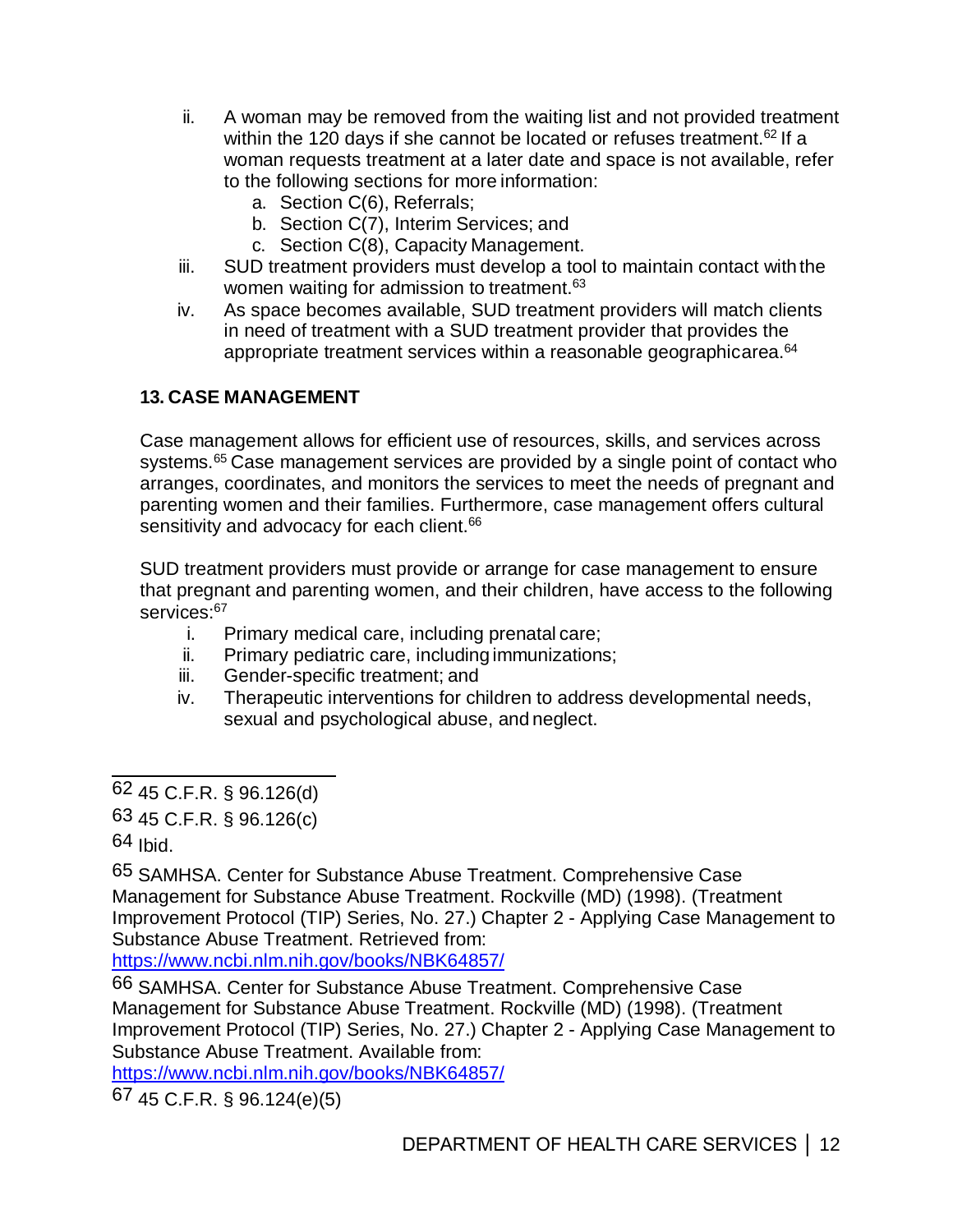# **14. TRANSPORTATION**

To ensure access to SUD treatment services, it is essential to provide or arrange for transportation services.

SUD treatment providers must provide or arrange for transportation to ensure that pregnant and parenting women, and their children, have access to the following services:<sup>68</sup>

- i. Primary medical care, including prenatal care;
- ii. Primary pediatric care, includingimmunizations;
- iii. Gender-specific treatment; and
- iv. Therapeutic interventions for children.

In addition, SUD treatment providers shall provide or arrange transportation to and from medically necessary treatment for pregnant and parenting women.<sup>69, 70, 71</sup>

#### **15. RECOVERY SUPPORT**

Recovery support services for pregnant and parenting women who had a SUD are important for her continued health. Once completing treatment and discharged from a treatment provider, it is imperative for pregnant and parenting women to continue receiving support services to encourage continued health and wellness.<sup>72</sup>

A therapist or counselor shall complete a discharge plan for pregnant and parenting women being discharged. <sup>73</sup> This does not include those of whom the provider loses contact with.<sup>74</sup> A copy of the discharge plan shall be provided to the woman. The discharge plan shall include the following: <sup>75</sup>

- i. A description of each of the beneficiary's relapse triggers and a plan to assist the beneficiary to avoid relapse when confronted with eachtrigger;
- ii. And a support plan.

68 45 C.F.R. § 96.124(e)(5)

69 22 CCR § 51341.1(c)(4)(B)

70 All Plan Letter 17-010, Non-Emergency Medical and Non-Medical Transportation Services. July 17, 2017.

https://www.dhcs.ca.gov/formsandpubs/Documents/MMCDAPLsandPolicyLetters/APL201 7/APL17-010.pdf

71 Information Notice 17-062, Medi-Cal Managed Care Plan Non-Medical Transportation Policy. December 11, 2017.

http://www.dhcs.ca.gov/formsandpubs/Documents/MHSUDS%20Information%20Notices/ MHSUDS%20\_ 17- 062.pdf

72 SAMHSA. Recovery and Recovery Support; Retrieved from: https://www.samhsa.gov/recovery

73 22 CCR § 51341.1(h)(6)(A)

- 74 Ibid
- 75 Ibid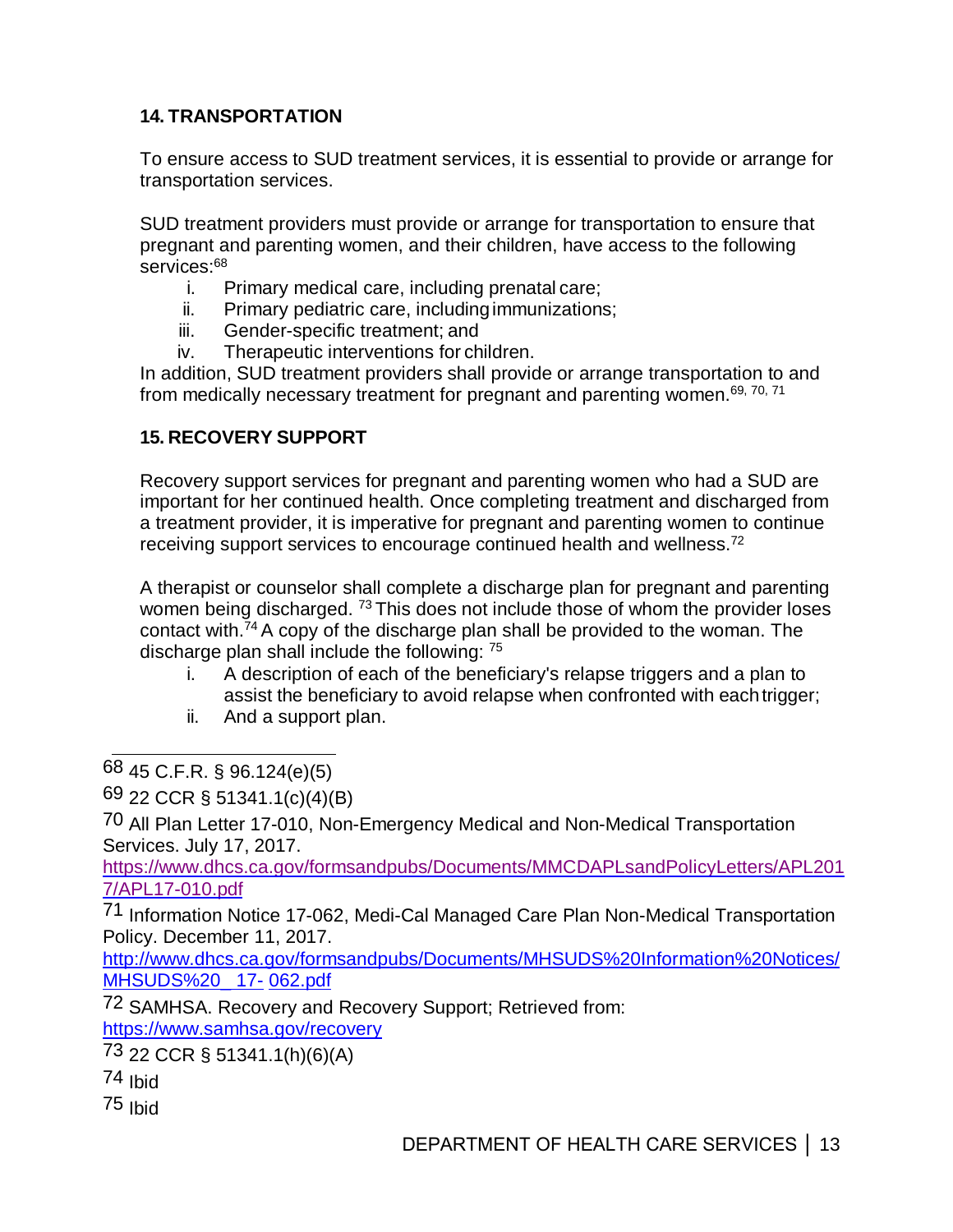#### **16. TREATMENT MODALITIES**

A variety of effective treatment methods and services may be utilized in helping people with a SUD. Due to the negative effects on a woman and her children, pregnant and parenting women require more specialized treatment services. $^{76}$ 

Outpatient Drug Free Treatment Services<sup>77</sup>, Narcotic Treatment Programs,<sup>78</sup> Intensive Outpatient Treatment Services, and Naltrexone Treatment Services<sup>79</sup> shall be provided to pregnant and parenting women. <sup>80</sup>

Pregnant women who were eligible for Medi-Cal and received Medi-Cal during the last month of pregnancy shall continue to receive pregnancy-related and postpartum services for 60 days postpartum. Postpartum begins the last day of pregnancy.<sup>81</sup>

A pregnant or parenting woman can stay in residential treatment longer than the 30 or 60 days if the assessment indicates such a need. Please see the funding table in Appendix A for more information. Providers must adhere to the following requirements when delivering SUD services in Perinatal Residential Treatment and Intensive Outpatient Treatment:

- i. Perinatal Residential SUD Treatment Services Providers offering residential SUD services to pregnant and parenting women shall provide supervision and treatment services day and night, seven days a week. 82
- ii. Intensive Outpatient Treatment Services Mother and child habilitative services shall be provided to pregnant and parenting women.83 During Intensive Outpatient Treatment services, group counseling shall be conducted with no less than two and no more than 12 clients at the same time. $84,85$

77 22 CCR § 51341.1(d)(2)

- 79 22 CCR § 51341.1(d)(5)
- 80 22 CCR § 51341.1 (c)(4)(A)
- 81 22 CCR § 50260
- 82 22 CCR § 51341.1(b)(20)
- 83 22 CCR § 51341.1 (c)(4)(A)
- 84 22 CCR § 51341.1(b)(11)(B)
- 85 22 CCR § 51341.1(d)(3)

<sup>76</sup> SAMHSA. Center for Substance Abuse Treatment. Substance Abuse Treatment: Addressing the Specific Needs of Women. Rockville (MD) (2009). (Treatment Improvement Protocol (TIP) Series, No. 51.) Chapter 4: Screening and Assessment. Retrieved from: <https://www.ncbi.nlm.nih.gov/books/NBK83253/>

<sup>78 22</sup> CCR § 51341.1(d)(1)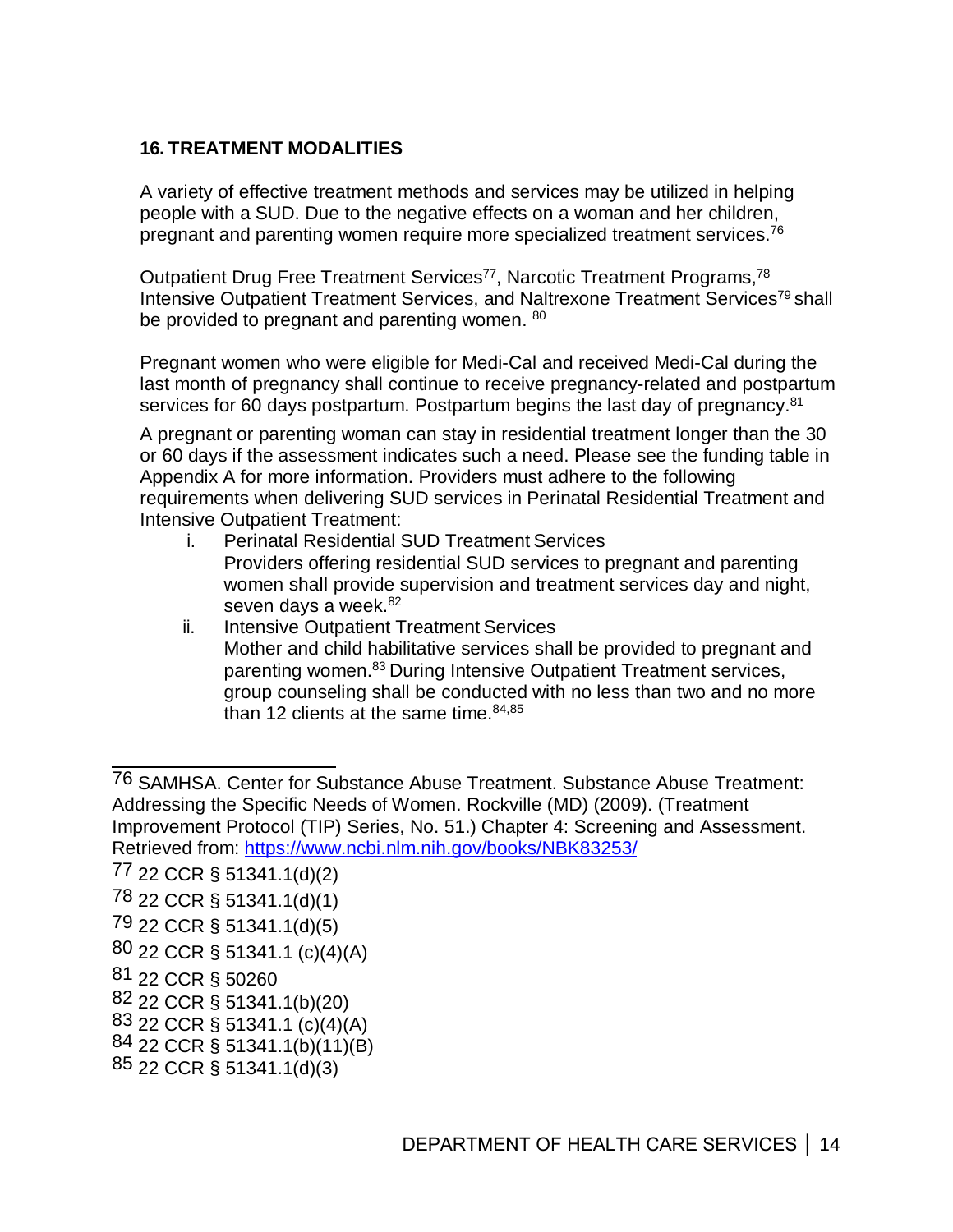## **17. DMC-ORGANIZED DELIVERY SYSTEM**

In addition to state plan services, beneficiaries who reside in a county that participates in the DMC Organized Delivery System (DMC-ODS) will receive DMC-ODS services. Please refer to the Special Terms and Conditions 127-160 of the California Medi-Cal 2020 Demonstration for additional information.<sup>86</sup>

#### **SECTION C: BEST PRACTICES FOR SUD TREATMENT PROVIDERS**

This section outlines best practices for serving the target population. These best practices are based on resources and research published by the National Association of State Alcohol and Drug Abuse Directors<sup>87</sup> and SAMHSA.<sup>88,89</sup> This section also aligns with California statute and law.<sup>90</sup>

The purpose of this section is to supplement the requirements outlined in Section B and Section C, and to provide quality standards for the delivery of SUD services to pregnant and parenting women. This section will be used by providers as a reference tool to develop comprehensive, individualized, gender-specific, and family-centered SUD services.

87 NASADAD. Guidance to States: Treatment Standards for Women with Substance Use Disorders (2008). Retrieved from: [http://nasadad.org/wp](https://nasadad.org/wp-content/uploads/2010/12/Guidance-to-States-Treatment-Standards-for-Women1.pdf)[content/uploads/2010/12/Guidance-to-States-Treatment-](https://nasadad.org/wp-content/uploads/2010/12/Guidance-to-States-Treatment-Standards-for-Women1.pdf) Standards-for-Women1.pdf 88 Substance Abuse and Mental Health Services Administration (2011). Addressing the Needs of Women and Girls: Developing Core Competencies for Mental Health and Substance Abuse Service Professionals. HHS Pub. No. (SMA) 11-4657. Rockville, MD: Substance Abuse and Mental Health Services Administration.

 <sup>86</sup> California Medi-Cal 2020 Demonstration STC (127 – 160)

<sup>89</sup> SAMHSA. TIP 51: Substance Abuse Treatment: Addressing the Specific Needs of Women, (2009). Retrieved from: [https://store.samhsa.gov/product/TIP-51-Substance-](https://store.samhsa.gov/product/TIP-51-Substance-Abuse-Treatment-Addressing-the-Specific-Needs-of-Women/SMA15-4426)[Abuse-Treatment-Addressing-the-Specific-Needs-of-Women/SMA15-4426](https://store.samhsa.gov/product/TIP-51-Substance-Abuse-Treatment-Addressing-the-Specific-Needs-of-Women/SMA15-4426)

<sup>90</sup> HSC §11757.50 through 11757.61; 22 CCR § 51341.1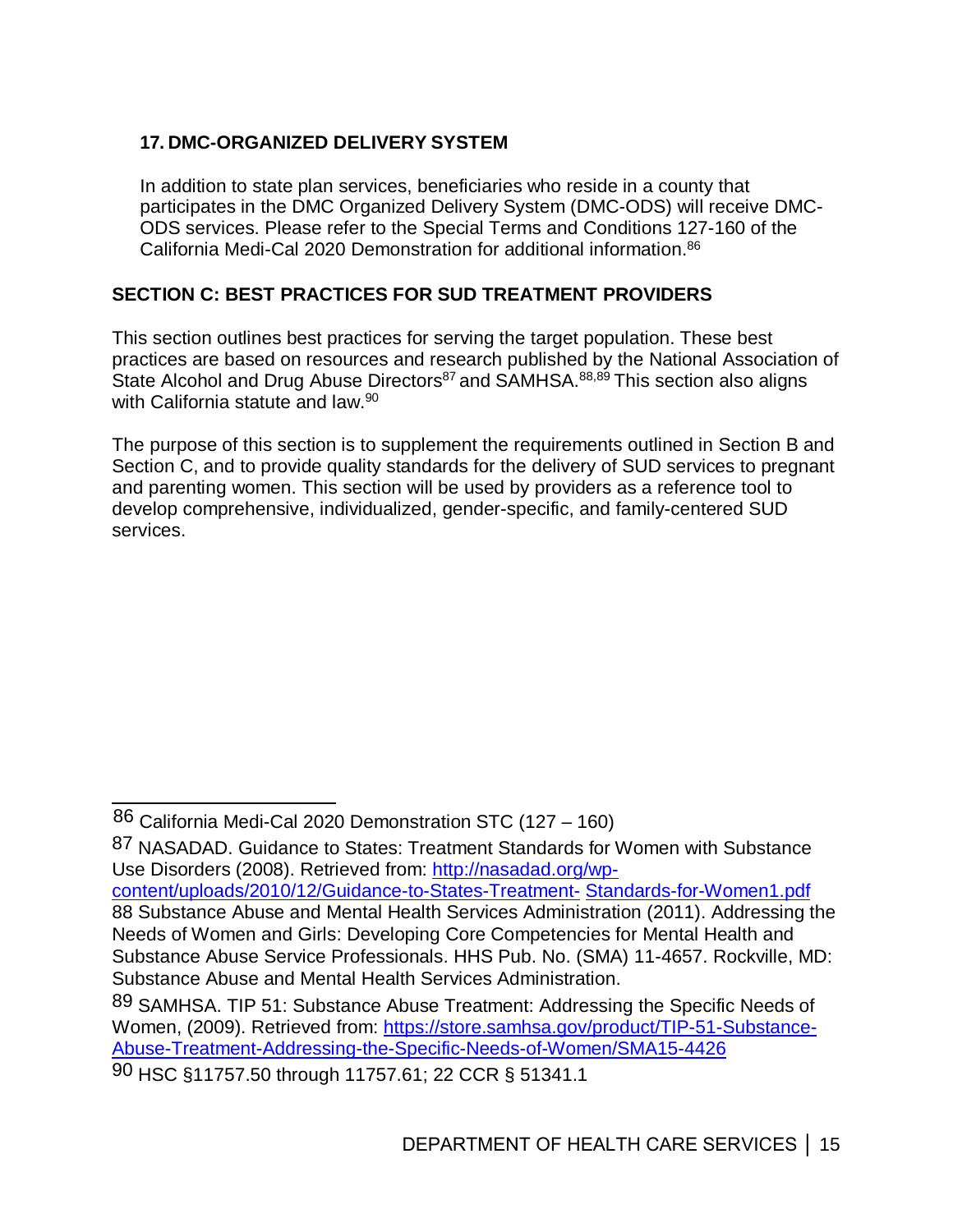# **1. ADMISSION PRIORITY**

It is critical to provide timely and gender-specific care to pregnant and parenting women with a SUD. Timely treatment for pregnant women with a SUD provides a significant buffer against adverse pregnancy outcomes, including premature births and low birth weight.<sup>91</sup> Due to the harmful effects of substance use on the fetus, pregnant women require admission priority. 92 When possible and if appropriate, it is recommended that providers prioritize the admission of pregnant and parenting women into treatment.

#### **2. SCREENING**

To effectively minimize the risk of fetal exposure to drugs or alcohol, regularly screening women is essential.<sup>93</sup> When women are screened for SUD during pregnancy, education can be provided about the risks of substance use. In addition, it serves to identify women whose pregnancies are at risk due to their substance use, which allows for pregnant and parenting women to receive early intervention services, or to receive a referral for appropriate treatment services.<sup>94</sup>

[https://www.ncbi.nlm.nih.gov/books/NBK83243/#](https://www.ncbi.nlm.nih.gov/books/NBK83243/)

Retrieved from <https://www.ncemch.org/NCEMCH-publications/SubAbuse.pdf>

<sup>91</sup> SAMHSA. Center for Substance Abuse Treatment. Substance Abuse Treatment: Addressing the Specific Needs of Women. Rockville (MD) (2009). (Treatment Improvement Protocol (TIP) Series, No. 51.) Chapter 2: Patterns of Use: From Initiation to Treatment. Available from:

<sup>92</sup> Lester, B. M., Andreozzi, L., & Appiah, L. (2004). Substance use during pregnancy: time for policy to catch up with research. *Harm Reduction Journal*, *1*, 5. [http://doi.org/10.1186/1477-7517-1-5](https://harmreductionjournal.biomedcentral.com/articles/10.1186/1477-7517-1-5)

<sup>93</sup> SAMHSA. Center for Substance Abuse Treatment. Substance Abuse Treatment: Addressing the Specific Needs of Women. Rockville (MD) (2009). (Treatment Improvement Protocol (TIP) Series, No. 51.) Chapter 4: Screening and Assessment. Available from: <https://www.ncbi.nlm.nih.gov/books/NBK83253/>

<sup>94</sup> Morse B, Gehshan S, Hutchins E. 1997. Screening for Substance Abuse During Pregnancy: Improving Care, Improving Health. Arlington, VA: National Center for Education in Maternal and Child Health.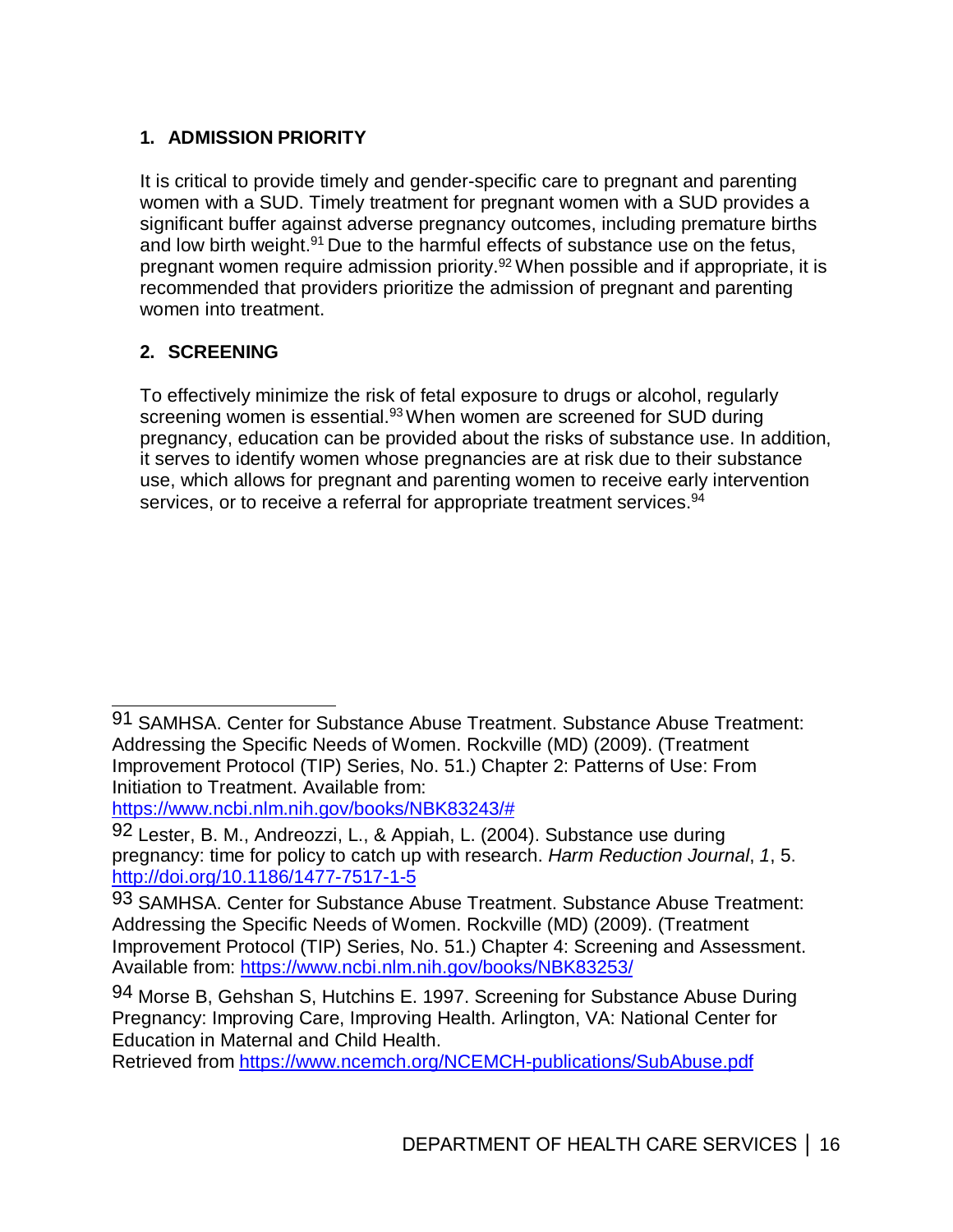# **3. ASSESSMENT AND PLACEMENT**

Performing initial and ongoing assessments ensures pregnant and parenting women are placed in the appropriate level of care.<sup>95</sup> The assessment process offers pertinent information in determining the types of services and treatment pregnant and parenting women may need. Appropriate placement of care is dependent on the assessment, which considers the nature and severity of a woman's SUD, the presence of co-occurring mental or physical illnesses or disabilities, and the identification of other needs related to her current situation. 96

It is also recommended that a woman is given the opportunity to be involved and contribute to the planning and placement of their treatment, whenever possible. <sup>97</sup>

#### **4. INTERIM SERVICES**

It is recommended that pregnant and parenting women are provided with interim services while they are awaiting admission into treatment.<sup>98</sup> The delivery of interim services aims to reduce the risks of fetal exposure to substances, and to help contain the spread of infectious disease.

Often times, placing a client who is requesting SUD treatment services on a waiting list serves as a barrier. It often leads some individuals "to give up on treatment and continue using, while some are prompted to perceive sobriety during the waiting period as proof that treatment is not necessary." 99 Therefore, it is important to provide pregnant and parenting women with interim services as a means of reducing adverse health effects, encouraging entry into treatment, and promoting the healthof

https://www.ncbi.nlm.nih.gov/books/NBK83238/

<sup>95</sup> SAMHSA. Center for Substance Abuse Treatment. Substance Abuse Treatment: Addressing the Specific Needs of Women. Rockville (MD) (2009). (Treatment Improvement Protocol (TIP) Series, No. 51.) Chapter 5: Treatment Engagement, Placement, and Planning. Available from:

<sup>96</sup> Ibid.

<sup>97</sup> SAMHSA. Center for Substance Abuse Treatment. Substance Abuse Treatment: Addressing the Specific Needs of Women. Rockville (MD) (2009). (Treatment Improvement Protocol (TIP) Series, No. 51.) Chapter 5: Treatment Engagement, Placement, and Planning. Available from: https://www.ncbi.nlm.nih.gov/books/NBK83238/

<sup>98</sup> Redko, C., Rapp, R. C., & Carlson, R. G. (2006). Waiting Time as a Barrier to Treatment Entry: Perceptions of Substance Users. *Journal of Drug Issues*, *36*(4), 831– 852. Retrieved from: https://www.ncbi.nlm.nih.gov/pmc/articles/PMC2396562/ 99 Ibid.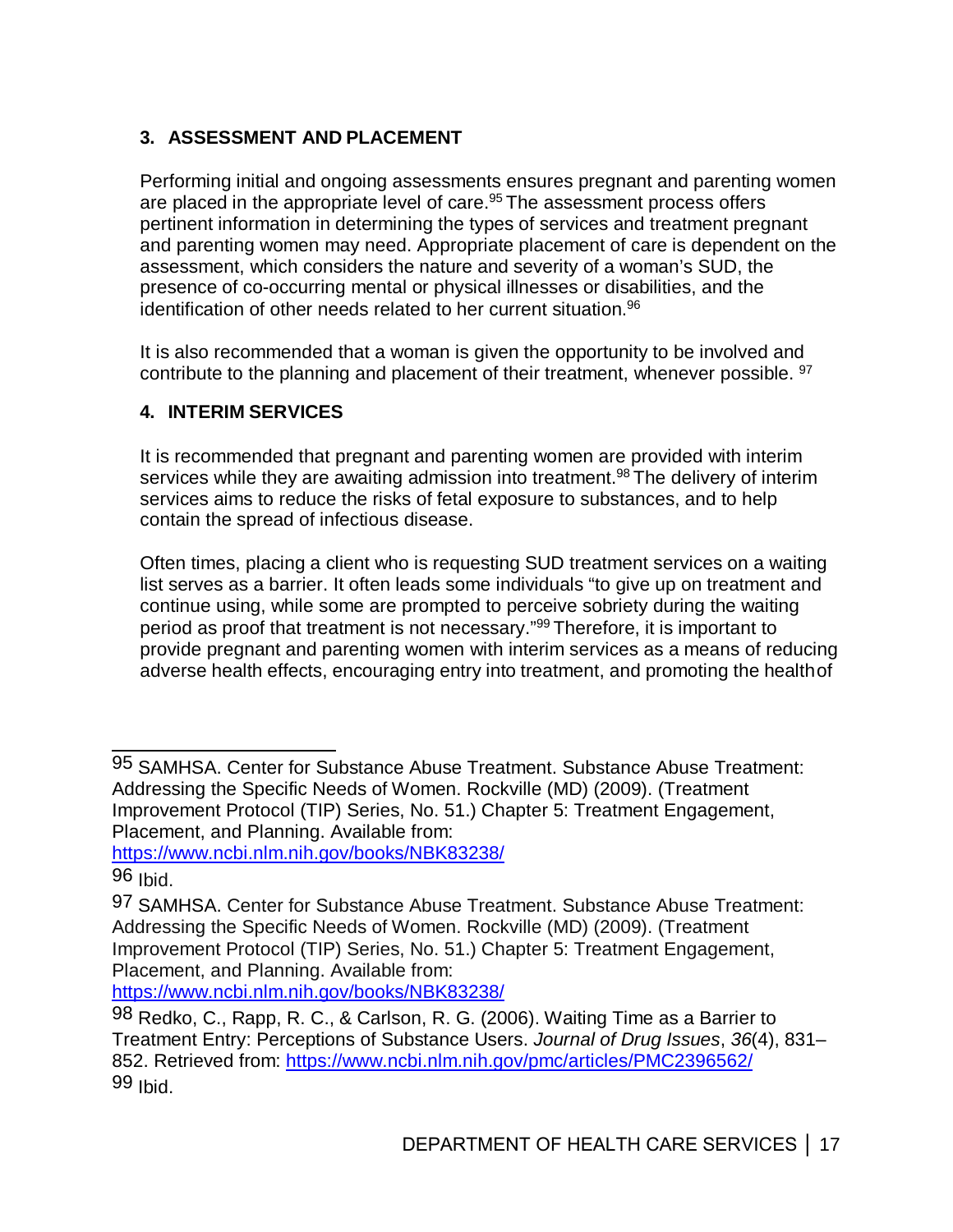women. Examples of interim services include peer mentorship, services by telephone or e-mail, risk assessment activities, and drop-in centers. $^{100}$ 

# **5. CHILD CARE**

For women in SUD treatment, access to child care is a critical factor that may serve as a barrier to a woman's participation in treatment. Children born to mothers with SUDs are at a greater risk of in-utero exposure to substances. As a result, many of these children struggle to achieve basic developmental milestones and they often require child care that extends beyond basic supervision.<sup>101</sup>

SUD treatment providers are encouraged to provide on-site, licensed child care in accordance with child care licensing requirements. 102 Conducting child care within close proximity of the SUD treatment provider may serve as a motivation for the mothers to stay in treatment. 103

When a SUD treatment provider is unable to provide licensed on-site child care services, the SUD treatment provider should partner with local, licensed child care facilities. Providers can also offer on-site, license-exempt child care through a cooperative arrangement between parents for the care of their children.104

All of the following conditions must be met in the event of a cooperative arrangement: <sup>105</sup>

102 22 CCR §§ 101151 through 101163

<sup>100</sup> SAMHSA. Robertson, L., & Serra, C. (2009). Capacity Management for Substance Abuse Treatment Systems. Rockville, MD: Center for Substance Abuse Treatment. Retrieved from: http://www.narbha.org/includes/media/docs/Capacity-Management-for-Substance-Abuse-Treatment- Systems.pdf

<sup>101</sup> SAMHSA. Addressing the Needs of Women and Girls: Developing Core Competencies for Mental Health and Substance Abuse Service Professionals. SAMHSA (2011); TIP 51: Substance Abuse Treatment: Addressing the Specific Needs of Women (2009). Retrieved from: https://store.samhsa.gov/product/TIP-51- Substance-Abuse-Treatment-Addressing-the-Specific-Needs-of-Women/SMA15- 4426

<sup>103</sup> SAMHSA. TIP 51: Substance Abuse Treatment: Addressing the Specific Needs of Women (2009). Retrieved from: https://store.samhsa.gov/product/TIP-51-Substance-Abuse-Treatment-Addressing-the-Specific-Needs-of-Women/SMA15-4426

<sup>104 22</sup> CCR § 51341.1(c)(4)(A); 22 CCR § 102358; HSC § 1596.792(e) 105 22 CCR § 102358; HSC § 1596.792(e)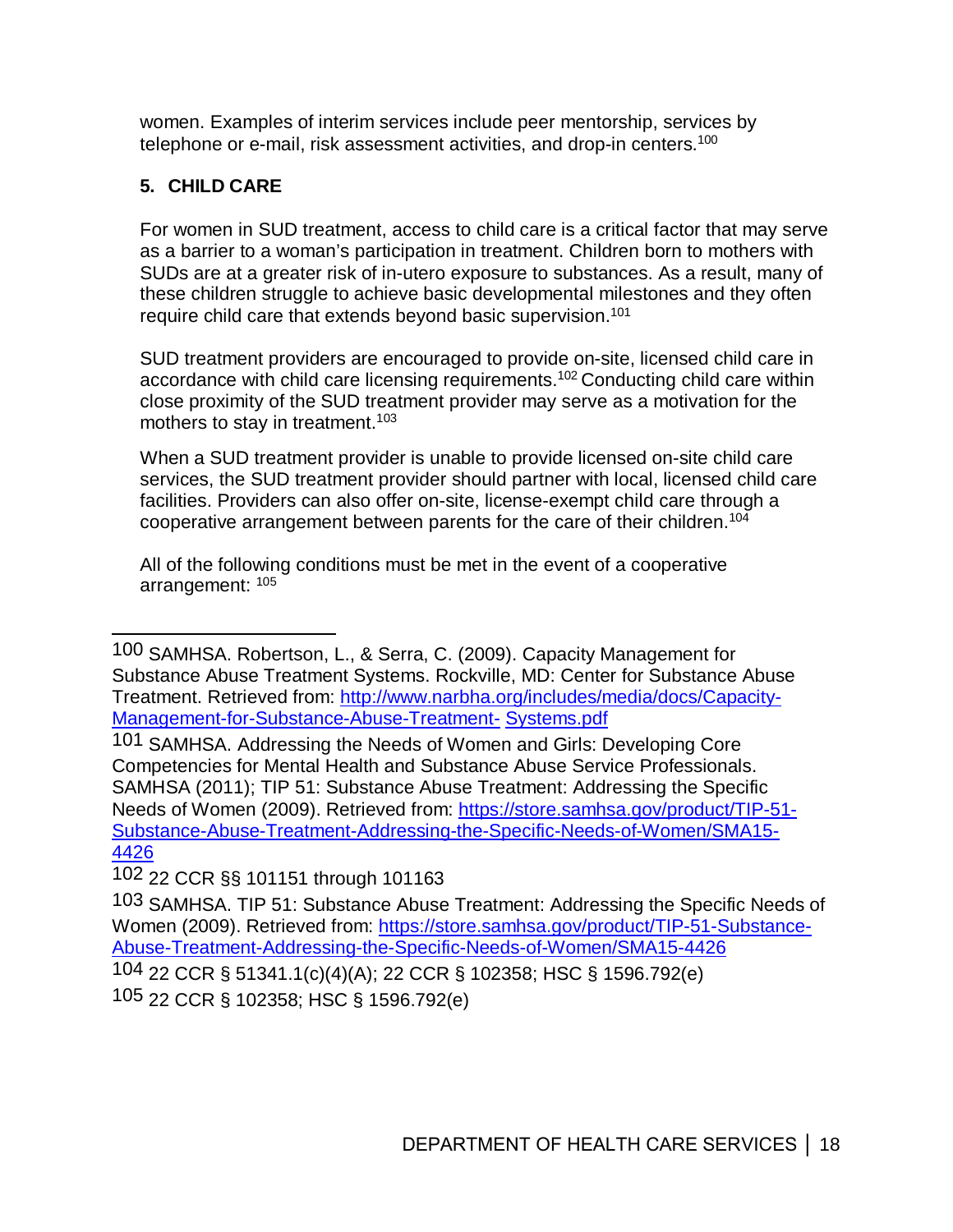- A. Parents shall combine their efforts, so each parent rotates as the responsible care giver with respect to all the children in the cooperativearrangement;
- B. Any person caring for the children shall be a parent, legal guardian, stepparent, grandparent, aunt, uncle, or adult sibling of at least one of the children in the cooperative arrangement;
- C. No monetary compensation, including receipt of in-kind income, may be provided in exchange for the provision of care; and
- D. No more than 12 children can receive care in the same place at the same time.

When possible, it is recommended that women offering child care in the cooperative arrangement be directed under the supervision of an experienced staff member with expertise in child development. This staff member can teach the women how to respond appropriately to a child's needs and help women address child-specific issues.106 NOTE: This staff member should have passed a background check before working in the program's child care.

In addition, it is recommended that child care services include therapeutic and developmentally appropriate services to help identify a child's developmental delays, including emotional and behavioral health issues. 107,108 When appropriate, child care services should be tailored to each child and support the child's individual developmental needs. This includes considering a child's culture and language to incorporate culturally responsive practices and deliver culturally appropriate services.

Furthermore, if other clinical treatment services for the child are deemed medically necessary, services should be comprehensive and, at a minimum, include the following: 109

[content/uploads/2010/12/Guidance-to-States-Treatment-](https://nasadad.org/wp-content/uploads/2010/12/Guidance-to-States-Treatment-Standards-for-Women1.pdf) Standards-for-Women1.pdf

<sup>106</sup> Caring for our Children: National Health and Safety Performance Standards; Guidelines for Early Care and Education Programs, Third Edition. American Academy of Pediatrics, American Public Health Association, National Resource Center for Health and Safety in Child Care and Early Education (2011). Page 416. Retrieved from: [https://nrckids.org/files/CFOC3\\_updated\\_final.pdf](https://nrckids.org/files/CFOC3_updated_final.pdf)

<sup>107</sup> SAMHSA. TIP 51: Substance Abuse Treatment: Addressing the Specific Needs of Women (2009). Retrieved from: [https://store.samhsa.gov/product/TIP-51-Substance-](https://store.samhsa.gov/product/TIP-51-Substance-Abuse-Treatment-Addressing-the-Specific-Needs-of-Women/SMA15-4426)[Abuse-Treatment-Addressing-the-Specific-Needs-of-Women/SMA15-4426](https://store.samhsa.gov/product/TIP-51-Substance-Abuse-Treatment-Addressing-the-Specific-Needs-of-Women/SMA15-4426)

<sup>108</sup> NASADAD. Guidance to States: Treatment Standards for Women with Substance Use Disorders (2008). Retrieved from: [http://nasadad.org/wp-](https://nasadad.org/wp-content/uploads/2010/12/Guidance-to-States-Treatment-Standards-for-Women1.pdf)

<sup>109</sup> SAMHSA. TIP 51: Substance Abuse Treatment: Addressing the Specific Needs of Women (2009). Retrieved from: [https://store.samhsa.gov/product/TIP-51-Substance-](https://store.samhsa.gov/product/TIP-51-Substance-Abuse-Treatment-Addressing-the-Specific-Needs-of-Women/SMA15-4426)[Abuse-Treatment-Addressing-the-Specific-Needs-of-Women/SMA15-4426](https://store.samhsa.gov/product/TIP-51-Substance-Abuse-Treatment-Addressing-the-Specific-Needs-of-Women/SMA15-4426)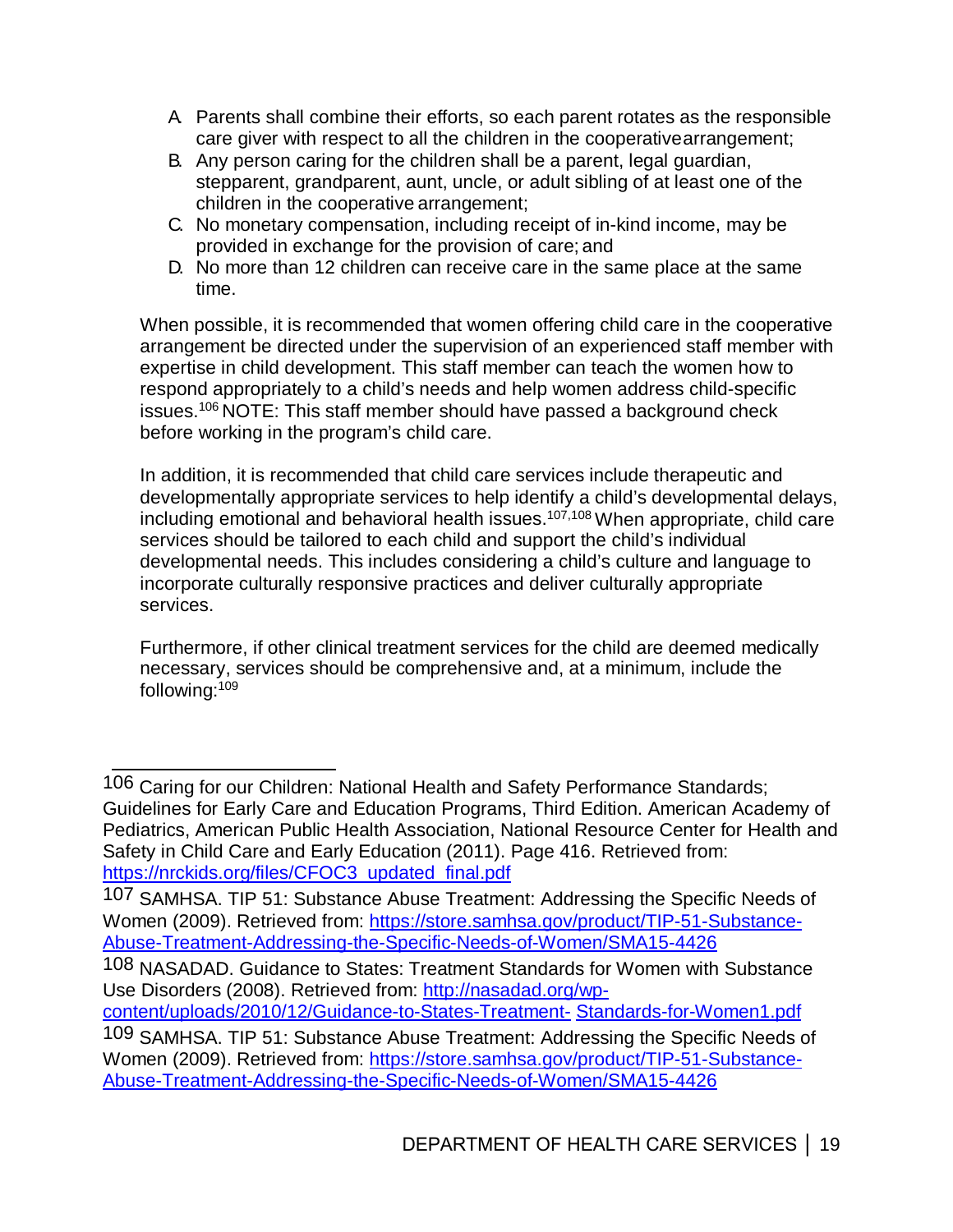- A. Intake;
- B. Screening and assessment of the full range of medical, developmental, emotional related-factors;
- C. Care planning;
- D. Residential care;
- E. Case management;
- F. Therapeutic child care;
- G. Substance abuse education and prevention;
- H. Medical care and services;
- I. Developmental services; and
- J. Mental health and trauma services.

# **6. PARENTING SKILLS**

Parenting skills is defined as a relationship between a woman and her child(ren) that include identification of feelings, empathy, active listening, and boundary setting.<sup>110,111</sup> The mothers can practice these skills alone or with their children.

The incorporation of parenting skills into a woman's treatment plan is required to help the woman and her child(ren) while the woman is in treatment.<sup>112</sup> Parenting skills can be improved through education in child development, skill-building training, counseling, modeling, and problem-solving in specific instances of parent-child interactions. 113

Topics for parenting skills and relationship building can include, but are not limited to, the following:114

- A. Developmentally age-appropriate programs for children;
- B. Parenting education for mothers;
- C. Strategies to improve nurturing for mothers and children;
- D. Appropriate parent child roles including modelingopportunities;
- E. Integration of culturally competent parenting practices andexpectations;
- F. Nutrition;

111 NASADAD. Guidance to States: Treatment Standards for Women with Substance Use Disorders (2008). Retrieved from: [http://nasadad.org/wp-](https://nasadad.org/wp-content/uploads/2010/12/Guidance-to-States-Treatment-Standards-for-Women1.pdf)

[content/uploads/2010/12/Guidance-to-States-Treatment-](https://nasadad.org/wp-content/uploads/2010/12/Guidance-to-States-Treatment-Standards-for-Women1.pdf) Standards-for-Women1.pdf

112 HSC § 11757.59(b)(2)(E); 22 CCR § 51341.1(c)(3); 51341.1(c)(4)(A)

113 22 CCR 51341.1(d)(4)

<sup>110</sup> SAMHSA. TIP 51: Substance Abuse Treatment: Addressing the Specific Needs of Women (2009). Retrieved from: [https://store.samhsa.gov/product/TIP-51-Substance-](https://store.samhsa.gov/product/TIP-51-Substance-Abuse-Treatment-Addressing-the-Specific-Needs-of-Women/SMA15-4426)[Abuse-Treatment-Addressing-the-Specific-Needs-of-Women/SMA15-4426](https://store.samhsa.gov/product/TIP-51-Substance-Abuse-Treatment-Addressing-the-Specific-Needs-of-Women/SMA15-4426)

<sup>114</sup> SAMHSA. TIP 51: Substance Abuse Treatment: Addressing the Specific Needs of Women (2009). Retrieved from: [https://store.samhsa.gov/product/TIP-51-Substance-](https://store.samhsa.gov/product/TIP-51-Substance-Abuse-Treatment-Addressing-the-Specific-Needs-of-Women/SMA15-4426)[Abuse-Treatment-Addressing-the-Specific-Needs-of-Women/SMA15-4426](https://store.samhsa.gov/product/TIP-51-Substance-Abuse-Treatment-Addressing-the-Specific-Needs-of-Women/SMA15-4426)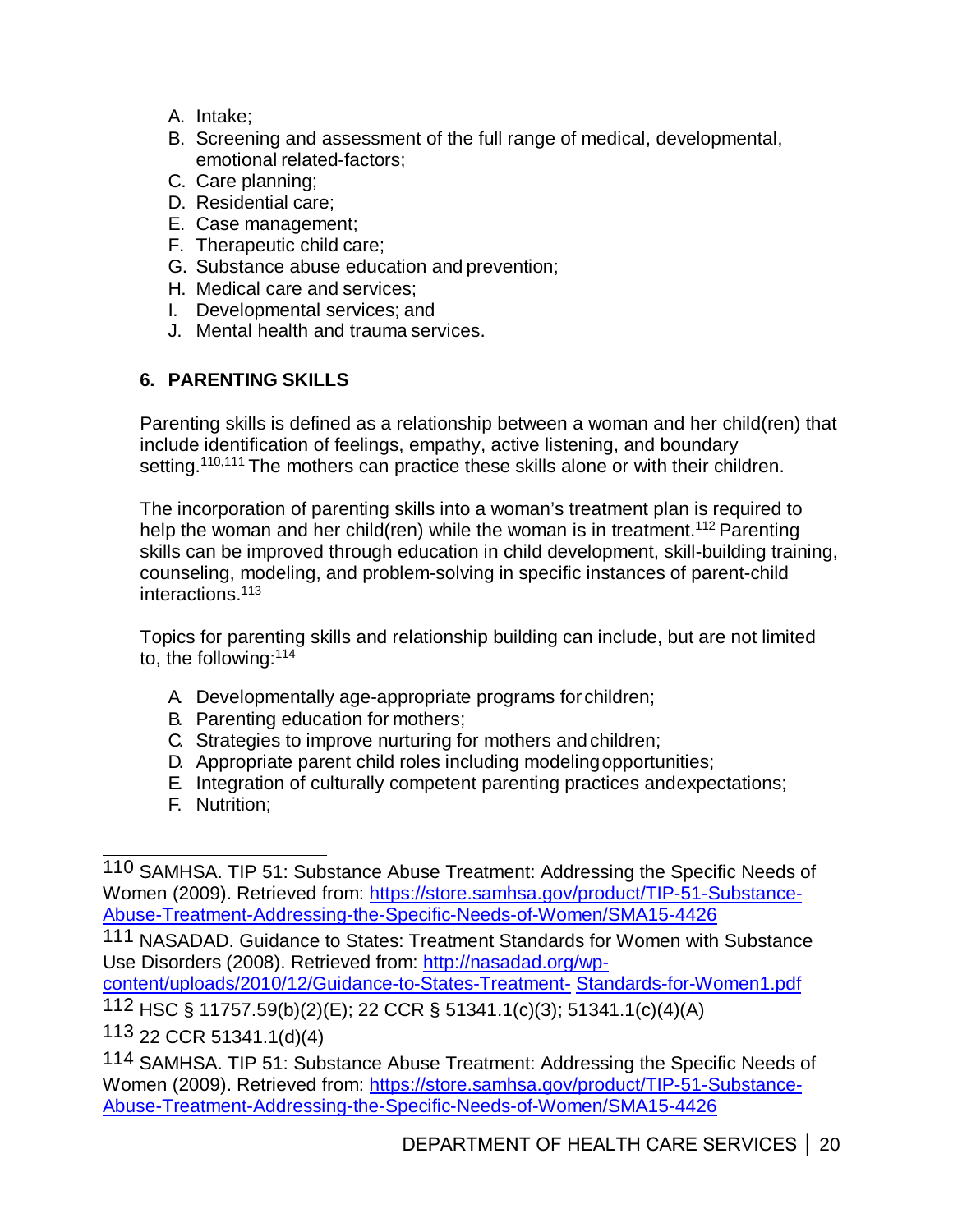- G. Children's mental health needs;
- H. Integration of culturally competent parenting practices andexpectations;
- I. Education for mothers about child safety;
- J. Children's substance abuse prevention curriculum; and
- K. Children's mental health needs.

Parents need time to practice their new parenting skills and change patterns of behavior to improve interactions with their children. Matching parenting, coaching, and/or other support groups to the women's services can help improve her ability to cope with new parenting skills.

# **7. OUTREACH SERVICES**

SUD treatment providers delivering treatment services to pregnant and parenting women must publicize the availability of such services.<sup>115</sup> It is important for women to be aware of the services available to them within their community. In addition to increasing the likelihood for individuals to seek treatment, outreach services also aim to promote awareness about drug use and diseases such asHIV.

In an effort to publicize the availability of services, providers may consider the following methods: <sup>116</sup>

- A. Public services announcements;
- B. Advertisements;
- C. Posters placed in targeted areas; and

Notification of treatment availability distributed to the network of communitybased organizations, health care providers, and social service agencies.

<sup>115 45</sup> C.F.R. § 96.131(b)

<sup>116 45</sup> C.F.R. § 96.131(b)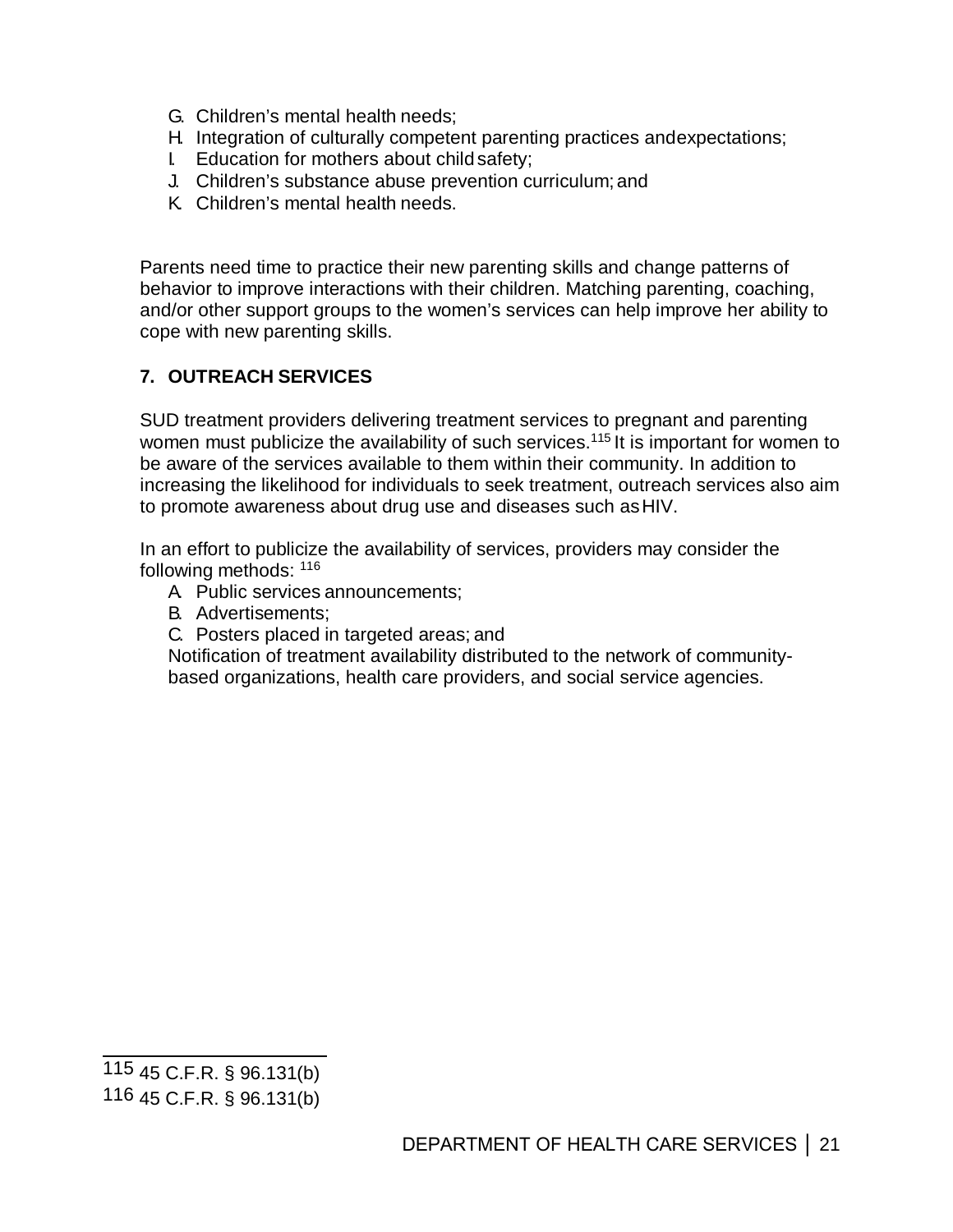#### **Appendix A: Comparison Chart**

The purpose of the PPG is to ensure California providers deliver quality SUD treatment services and adhere to the federal and state regulations as per the requirements outlined by DMC, DMC-ODS, and SABG. These federal funding sources require specific treatment services to be provided to pregnant and parenting women, as illustrated in the table below:

|                                                         | <b>Funding Source</b>                      |            |             |
|---------------------------------------------------------|--------------------------------------------|------------|-------------|
| <b>Requirements</b>                                     | <b>Regulation</b>                          | <b>DMC</b> | <b>SABG</b> |
| <b>Target Population</b>                                |                                            |            |             |
| Pregnant women                                          | 45 C.F.R. § 96.124(e)<br>HSC § 11757.59(a) |            | X           |
| Parenting/Postpartum women                              | 45 C.F.R. § 96.124(e)<br>HSC § 11757.59(a) |            | X           |
| Parenting/Postpartum women (up to 60 days)              | 22 CCR § 51341.1(c)(3)<br>22 CCR § 50260   | X          |             |
| Women with dependent children                           | 45 C.F.R. § 96.124(e)<br>HSC § 11757.59(a) |            | X           |
| Women attempting to regain custody of their<br>children | 45 C.F.R. § 96.124(e)                      |            | X           |
| <b>Admission Priorities</b>                             |                                            |            |             |
| Pregnant injection drug users                           | 45 C.F.R. § 96.131(a)(1)                   |            | X           |
| Pregnant substance users                                | 45 C.F.R. § 96.131(a)(2)                   |            | X           |
| Injection drug users                                    | 45 C.F.R. § 96.131(a)(3)                   |            | X           |
| All others                                              | $45$ C.F.R. § 96.131(a)(4)                 |            | X           |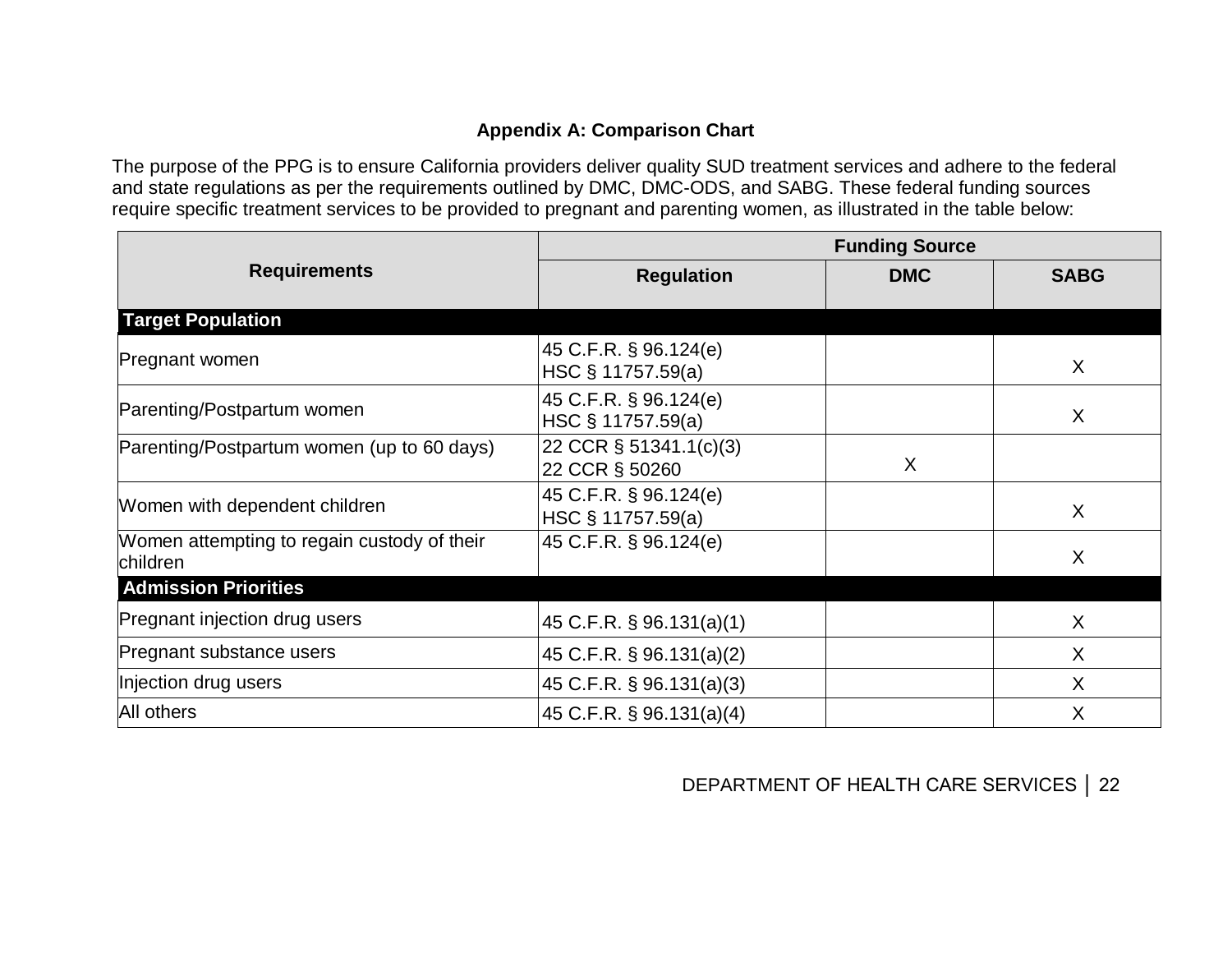|                                                                                                                                                                      | <b>Funding Source</b>    |            |             |
|----------------------------------------------------------------------------------------------------------------------------------------------------------------------|--------------------------|------------|-------------|
| <b>Requirements</b>                                                                                                                                                  | <b>Regulation</b>        | <b>DMC</b> | <b>SABG</b> |
| <b>Outreach and Engagement</b>                                                                                                                                       |                          |            |             |
| Promote awareness about communicable<br>diseases                                                                                                                     | 45 C.F.R. § 96.126(e)(3) |            | $\sf X$     |
| Select, train, and supervise outreach workers                                                                                                                        | 45 C.F.R. § 96.126(e)(1) |            | $\sf X$     |
| Contact, communicate, and follow-up with high<br>risk individuals with SUD                                                                                           | 45 C.F.R. § 96.126(e)(2) |            | $\sf X$     |
| Recommend steps that can be taken to ensure<br>HIV transmission doesn't occur                                                                                        | 45 C.F.R. § 96.126(e)(4) |            | X           |
| Encourage entry into treatment                                                                                                                                       | 45 C.F.R. § 96.126(e)(5) | $X^*$      | X           |
| <b>Partnerships</b>                                                                                                                                                  |                          |            |             |
| Coordinate with other systems health care, social<br>services, corrections and criminal justice,<br>education, vocational rehabilitation, and<br>employment services | 45 CFR §96.132(c)        |            | Χ           |
| <b>Screening</b><br>Implement infection control procedures                                                                                                           | 45 C.F.R. § 96.127(a)(3) |            | X           |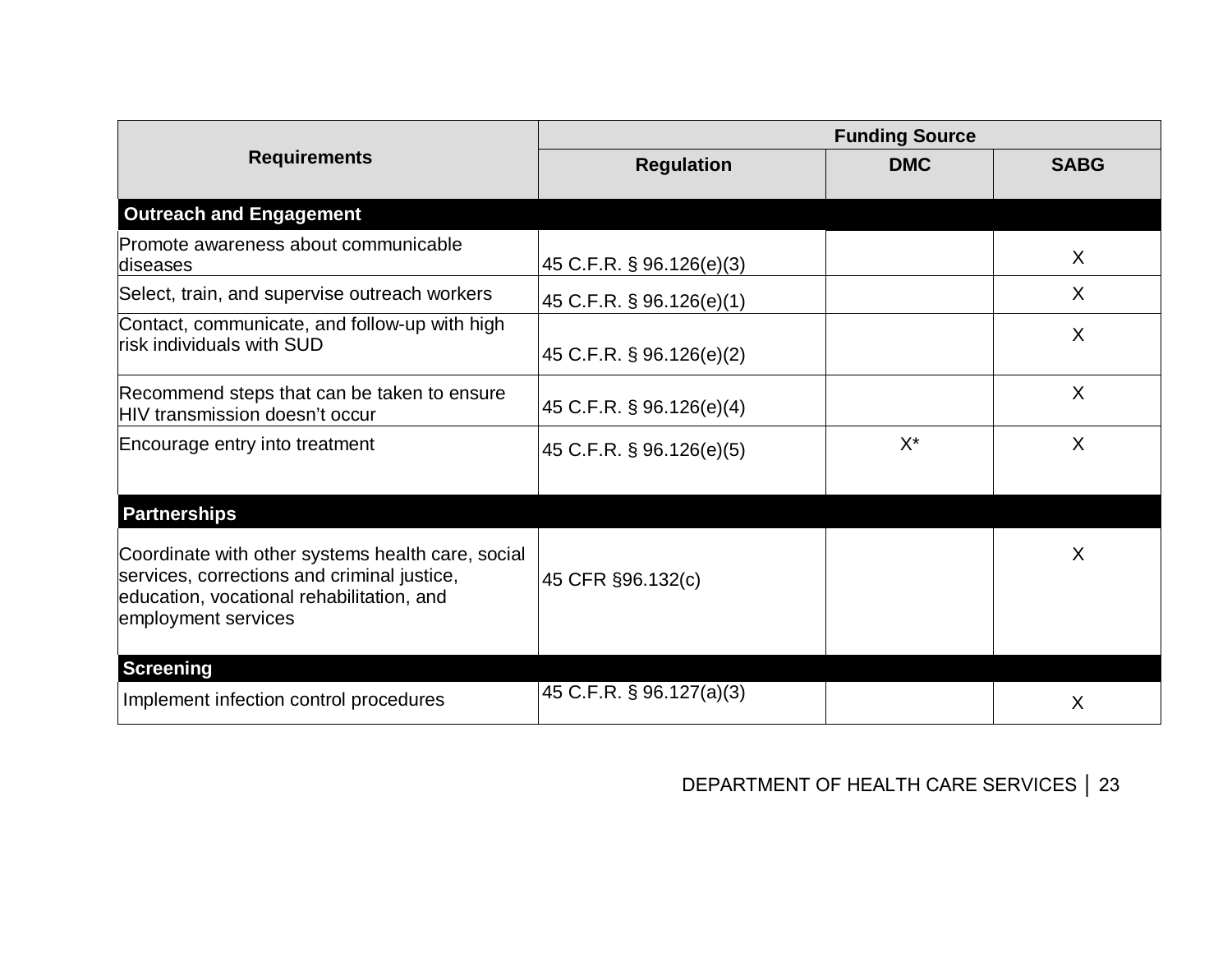| <b>Requirements</b>                                                      | <b>Funding Source</b>         |                           |             |
|--------------------------------------------------------------------------|-------------------------------|---------------------------|-------------|
|                                                                          | <b>Regulation</b>             | <b>DMC</b>                | <b>SABG</b> |
| <b>Intervention</b>                                                      |                               |                           |             |
| Provide/arrange for gender-specific treatment<br>services                | 45 C.F.R. § 96.124(e)(3)      |                           | X           |
| Provide/arrange for child care services                                  | 45 C.F.R. § 96.124(e)(3)      |                           | X           |
| Provide/arrange for therapeutic interventions<br>for children of clients | 45 C.F.R. § 96.124(e)(4)      |                           | X           |
| <b>Assessment and Placement</b>                                          |                               |                           |             |
| Perform/Acquire physical examinations                                    | 22 CCR § 51341.1(h)(1)(A)(iv) | $X^*$                     |             |
| <b>Treatment and Planning</b>                                            |                               |                           |             |
| Individual treatment planning                                            | 22 CCR 51341.1(h)(2)(A)       | $X^*$                     |             |
| Mother/child habilitative and rehabilitative services                    | 22 CCR 51341.1(c)(4)(A)       | $\sf X$                   |             |
| <b>Access to Services</b>                                                | 22 CCR 51341.1(c)(4)(B)       | $\sf X$                   |             |
| Education to reduce harmful effects of SUD on<br>mother and fetus        | 22 CCR 51341.1(c)(4)(C)       | X                         |             |
| Coordination of ancillary services                                       | 22 CCR 51341.1(c)(4)(D)       | $\boldsymbol{\mathsf{X}}$ |             |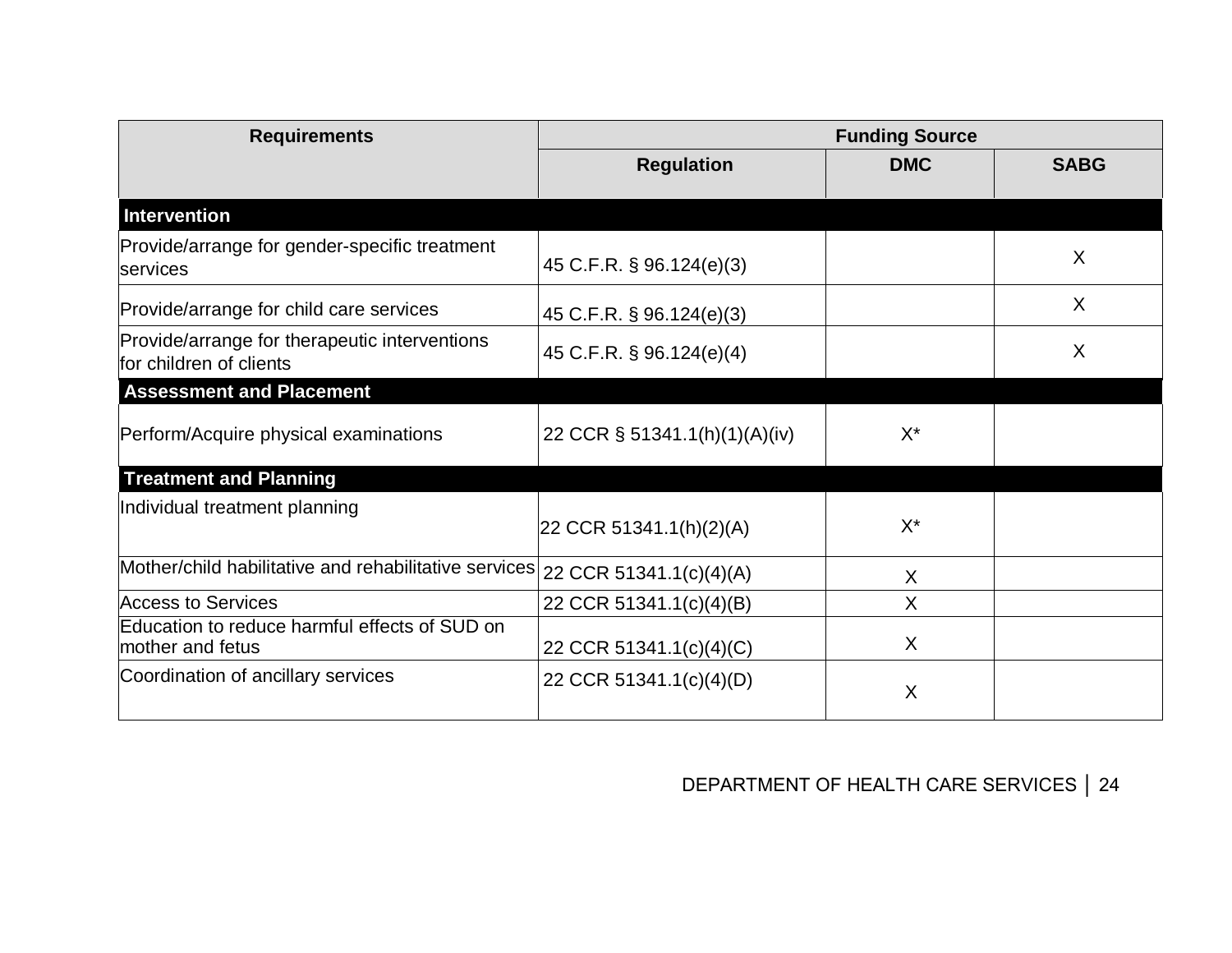| <b>Requirements</b>                                                                   | <b>Funding Source</b>                                 |            |                         |
|---------------------------------------------------------------------------------------|-------------------------------------------------------|------------|-------------------------|
|                                                                                       | <b>Regulation</b>                                     | <b>DMC</b> | <b>SABG</b>             |
| <b>Referrals</b>                                                                      |                                                       |            |                         |
| Refer to the appropriate SUD treatment<br>services                                    | 45 C.F.R. § 96.131(c)<br>45 C.F.R. § 96.131(d)(1)     |            | X                       |
| <b>Interim Services</b><br>Provide interim services                                   | 45 C.F.R. $\S$ 96.131(d)(2)                           |            | $\overline{\mathsf{x}}$ |
| <b>Capacity Management</b>                                                            |                                                       |            |                         |
| Monitor capacity<br>Notify DHCS upon reaching 90% capacity                            | 45 C.F.R. § 96.131(d)(2)<br>45 C.F.R. § 96.126(a)     |            | X<br>Χ                  |
| <b>Waiting List</b>                                                                   |                                                       |            |                         |
| Maintain waiting list                                                                 | 45 C.F.R. § 96.126(d)                                 |            | $\overline{X}$          |
| Maintain contact with woman awaiting admission<br>into treatment                      | 45 C.F.R. § 96.126(c)                                 |            | X                       |
| <b>Transportation</b>                                                                 |                                                       |            |                         |
| Provide and/or arrange for transportation to and<br>from medically necessary services | 22 CCR § 51341.1(c)(4)(B)<br>45 C.F.R. § 96.124(e)(5) | Χ          | X                       |
| <b>Case Management</b>                                                                |                                                       |            |                         |
| Provide case management services                                                      | 45 C.F.R. § 96.124(e)(5)                              |            | X                       |
| Provide primary medical care                                                          | 45 C.F.R. § 96.124(e)(1)                              |            | X                       |
| Provide primary pediatric care                                                        | 45 C.F.R. § 96.124(e)(2)                              |            | X                       |
| Provide gender-specific treatment                                                     | 45 C.F.R. § 96.124(e)(3)                              |            | X                       |